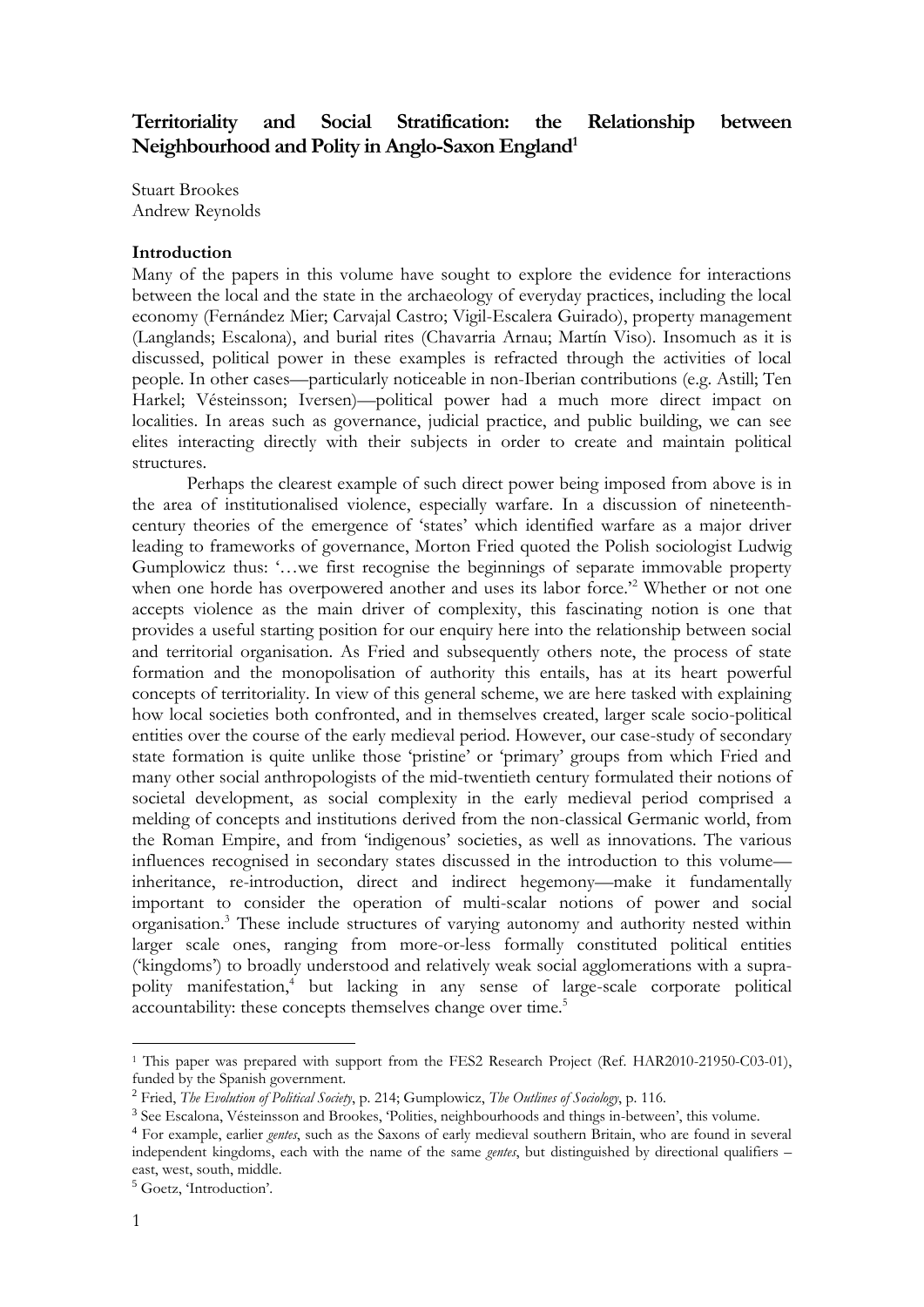Variations in the size and form of overlapping social constructs have strong effects on the nature of territorial formations. A concept of territoriality—the occupancy and exploitation of space—need not necessarily require clearly delineated boundaries; so too can different forms of territoriality be contained within and overlap each other. In this sense our use of the terms 'territory' and 'territorialisation' refer in some cases only to spatial manifestations of group membership as they existed in a relational sense, and in others to tessellated and bounded blocks of land on the ground. This latter, more restricted sense of 'territory' is one that we argue emerges in Anglo-Saxon England out of the former and which can be charted in the increasing evidence for boundaries over time in our casestudy region.

Up to the 1980s, various theorists placed strong emphasis upon ecological explanations for the emergence of territoriality among human populations, drawing parallels more broadly with behaviours observed in other animal species.<sup>6</sup> Subsequently, a series of influential studies by Sack, Smith, and others, including the French school of 'radical' geographers, have rejected biological perspectives in favour of a view that defines territoriality as a function of explicitly human behaviour and as an '…attempt by an individual or group to affect, influence, or control people, phenomena, and relationships, by delimiting and asserting control over a geographical area'.<sup>7</sup> Interestingly, in Anglo-Saxon England Sack's definition can be viewed not just as a circumstantial description, but also as a chronological progression. Building upon this realisation, we argue that our material charts a process beginning with attempts to 'affect' and 'influence' and so on (what might be characterised as 'weak-territorialisation'), but which then progresses to provide much clearer evidence for 'delimiting and asserting' spaces (i.e. more intensive forms of territorialisation) as social complexity and social hierarchy become increasingly marked. Furthermore, Sack notes three key aspects which define territoriality, each of which finds strong resonances in our case study and to which we return in our concluding discussion: 1) definition by area/presence (this can be determined by fixed spatial entities including natural and humanly-made features, or simply by the occupancy of space); 2) communication via marker, sign or symbol; and 3), by enforcement. This scheme aligns well with our evidence, particularly when viewed from a chronological perspective, and we suggest that our case-study provides an evolutionary model of territoriality, which extends beyond definitions centred on territorial states. We also suggest that two additional factors require consideration: 1) that distinctive sets of what we term 'boundary behaviours' played a key role in the definition and maintenance of territorial formations; and, 2) that demography and by default resource competition drove the emergence of legally defined jurisdictions and thus tightly defined spatial entities at the local scale. Both of these additional factors characterise our case study material.

Our paper addresses these issues by focussing on notions of territoriality in Anglo-Saxon England, where strong resonances can be found with Gumplowicz's general thesis and where a substantial and varied evidential base can be brought to bear on questions of how, when and why boundedness, borders and territorial identity came to define human communities.<sup>8</sup> We explore notions of territoriality on two levels of spatial scale, both of which may be linked to specific stages of the development of social complexity. The first is that of kingdom-level territorial formations, which are, nominally at least, attributable to a

<sup>6</sup> Sack, 'Human territoriality: a theory'.

<sup>7</sup> Sack, *Human Territoriality: its theory and history*, p. 19; cf. also Smith, 'Territoriality', p. 482.

<sup>8</sup> While Fried (*The Evolution of Political Society*, p. 216) suggested that social stratification prompted warfare, rather than vice-versa, these discussions lie largely beyond our focus here on territory. Fried's broader point, that the intensification of territoriality followed from increased social stratification and warfare, whatever the sequence might between those two latter social phenomena, is one we believe applies well to Anglo-Saxon England.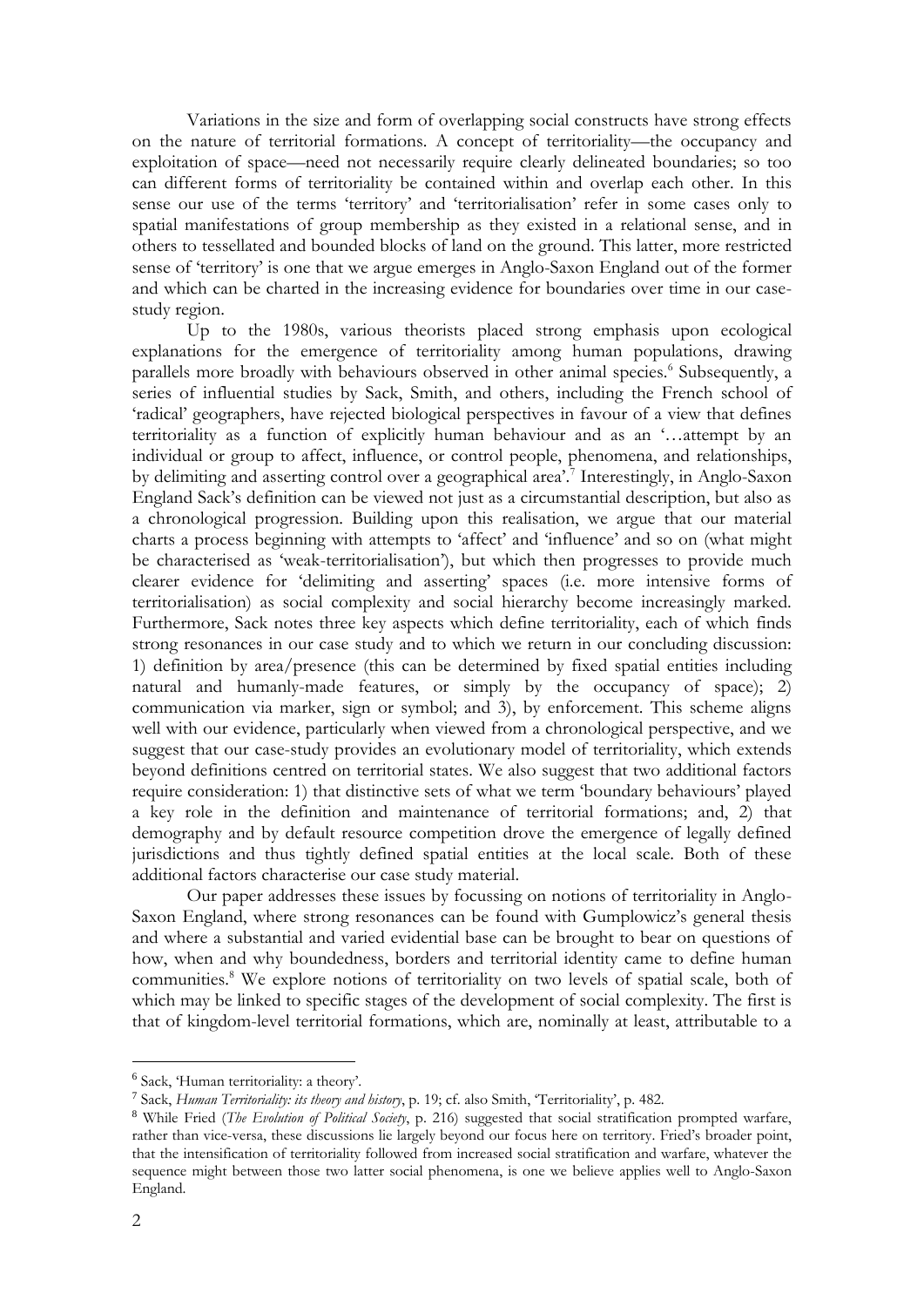broadly agreed timeframe, and, second, internal supra-local divisions within kingdoms that can be related to social and territorial stratification, but which in themselves—at least in part—may also have formed the building blocks of kingdoms. The origins of these latter territorial formations present particular problems of chronology and socio-political context, of which more below.

### **Territories and social complexity in Anglo-Saxon England**

Our aim is to discuss how higher-order articulations of power were reflected in local societies and, conversely, how the constitution of local communities itself may have facilitated the emergence of large-scale powers. Our chronological range includes the emergence of supra-local authority in the English landscape, the period of so-called kingdom formation beginning in the sixth century, up to the creation of the Danelaw and the division of England along ethnic grounds in the ninth century AD, and to the subsequent conquest of this area in the tenth century by the kings of Wessex. Despite the scholarly attention that these topics have received, particularly in the late twentieth century,<sup>9</sup> it is notable that the earliest evidence for the emergence of fixed territories has itself never been comprehensively assembled, with most intellectual enquiries concerned with the histories of individual 'kingdoms' rather than macro-scale overview. Against the backdrop of militarised conquest and defence, geographical and social scale, and organisational demands, we thus explore the circumstances by which fixed territorial entities became established and the nature of the interfaces between the various orders of the increasingly stratified societies of Anglo-Saxon England that can be seen emerging in the archaeological and written record from *c*. AD 600.

The emergence of kingdoms in Anglo-Saxon England by AD 600 is undoubted. There are, however, two basic models relating to the development of such overarching power. The first describes a process by which small semi-autonomous local groups coalesced to form larger entities over the course of the fifth and sixth centuries, whilst the second suggests the existence of large-scale post-Roman territories, which fragmented into smaller polities in the later sixth century.<sup>10</sup> A complicating factor in assessing the validity of either model is that there are many scales of groupings identifiable on the basis of placenames, written, and archaeological sources. The dynamics behind the emergence of territoriality at the most basic level, however, may well have occurred at the level of the individual and in the context of the fundamental importance of landholding in the maintenance of free status in early Anglo-Saxon society.<sup>11</sup> Scull's discussion of the emergence of supra-local groupings based on material culture distributions notes increasingly observable expressions of cultural identity from the later fifth century in eastern England, which may themselves have resulted from territorial expansion due to a successive generational requirement for land in relation to status in combination with a demographic upsurge.<sup>12</sup> Notwithstanding well-established problems in equating material culture with territorial or group identity, it remains the case that there are significant regional variations in forms of costume and burial practice visible in the archaeological record, particularly of the fifth and early sixth centuries, that may well equate to forms of

<sup>9</sup> See, for example, Bassett, ed., *Origins*; Dickinson and Griffiths, eds, *The making of Kingdoms*.

<sup>10</sup> Bassett, ed., *Origins*; Halsall, *Worlds of Arthur*. In fact these two models are not as opposite as they are sometimes portrayed, with the likelihood that within overlapping notions of territoriality both processes can occur.

<sup>11</sup> Scull, 'Social Archaeology and Anglo-Saxon Kingdom Origins', p. 22.

 $12$  Ibid.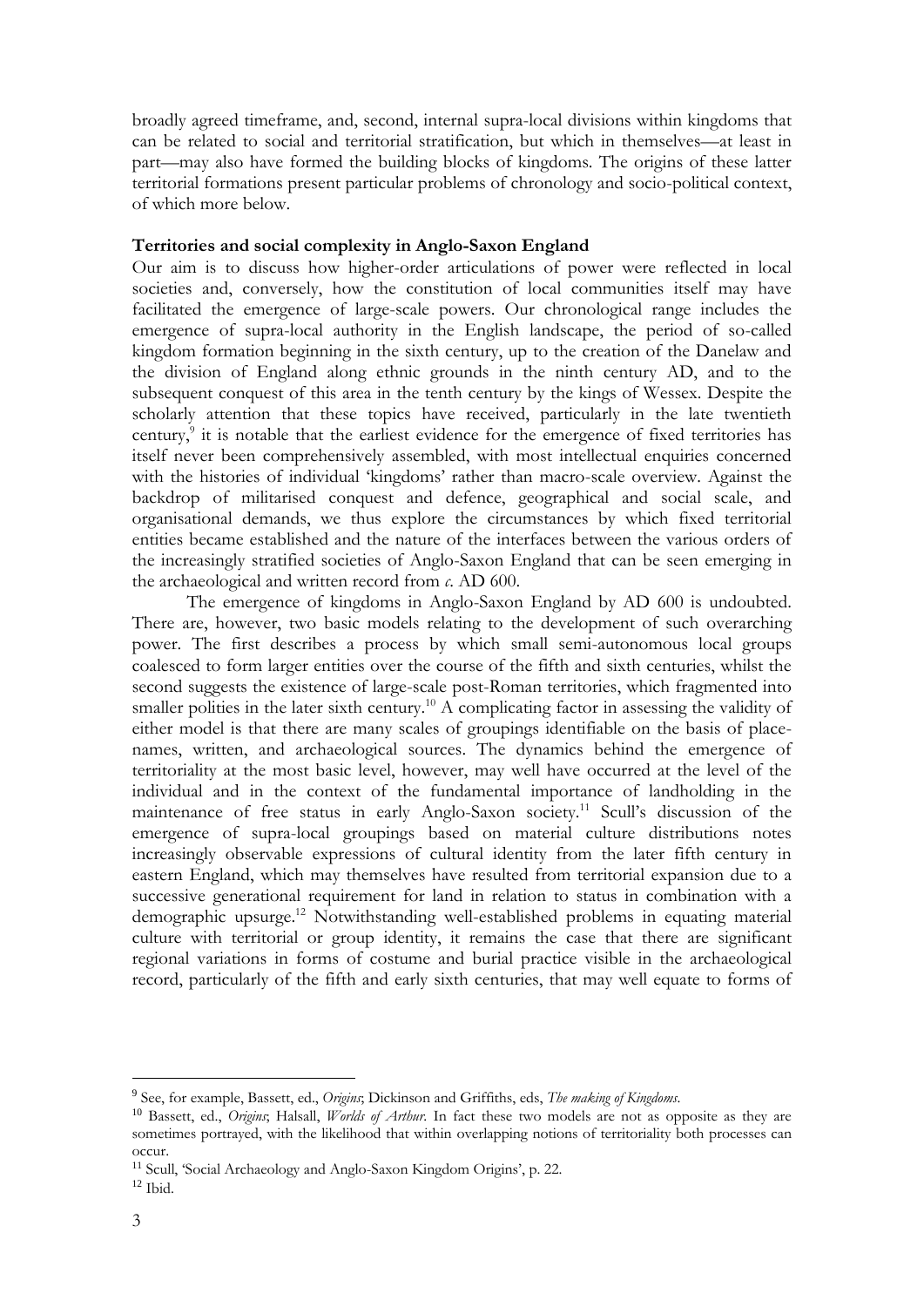differential self-identification, whether or not they can be further related to *gentes* named in sources such as Bede.<sup>13</sup>

Further groups have been derived from the source known as the Tribal Hidage (*CS* 297(?1032)), which lists thirty-three 'folk' groups of probable later seventh-century date, ranging in size from a few large-scale kingdoms assessed in thousands of hides down to much smaller local groupings assessed at only a few hundred (**Figure 1**).<sup>14</sup> Slightly later grand narrative sources, such as Bede's *Historia Ecclesiastica*, which mention districts and regions, sometimes by name, sometimes not, also indicate some form of territorial organization, often reckoned in hundreds of hides.<sup>15</sup> Whilst a full discussion of the vocabulary of territoriality during this formative period lies beyond the remit of this paper, it is clear that no consensus exists about the comparability of the *regiones* and (referring to Æthelberht) *territoria* noted by Bede, and the various scales of territories found in the Tribal Hidage.<sup>16</sup> By the tenth century, the picture is much clearer with the English landscape organized into regional ealdormanries comprising shires, which were themselves divided into hundreds and then local estates with, in many cases, precisely defined boundaries marked with a wide range of physical markers. $17$ 

One issue is whether the small groupings found in the earliest sources of the seventh and eighth centuries represent a residue of once autonomous local societies characterised by direct rule, subsumed within expanding kingdoms, or conversely, whether they are administrative subdivisions created (or re-created) by expanding polities imposing new forms of ultra-sociality and power.<sup>18</sup> In some cases it is even possible that certain groupings perpetuated underlying Roman systems of administration and economic organization.<sup>19</sup> Suggestions have been made that certain Anglo-Saxon territories, for example the shires of Kent and Worcestershire, closely reflect (at least late) Roman  $arrangements<sup>20</sup>$  but the reality is unknown, with not one Roman territorial entity yet realized in precise terms. Despite this, arguments for the continuity of both large and smallscale Roman territories continue to be advanced in recent discussions citing artefact distributions, place-names, landscape features, and early ecclesiastical jurisdictions, as evidence.<sup>21</sup>

Whatever the origins of territorial arrangements, a further important question is whether the kinds of societies that existed between the early fifth and seventh centuries were comparable in terms of their social organization, power structures, and economic bases with what came before. If so, and with continuing social lineage, then one can see how a consciousness of a territorial entity might survive in a formal sense. Without continuing stable social lineage, names might survive as general labels for an area, but without hard and fast physical extents. A notion promoted by scholars is that the tribal groupings of the fifth and earlier sixth centuries were perceived in terms of social (kin-

<sup>13</sup> These problems of archaeological method were already highlighted by Childe, *Piecing Together the Past*, p. 28, and have been revisited on numerous occasions since; cf. for e.g. Shennan, *Archaeological Approaches to Cultural Identity*; Jones, ed., *The archaeology of ethnicity*; Lucy, *The Anglo-Saxon Way of Death*; Halsall, *Worlds of Arthur.*

<sup>14</sup> *CS* – Birch, ed., *Cartularium Saxonicum*; Davies and Vierck, 'The Contexts of Tribal Hidage'; Dumville, 'The Tribal Hidage'.

<sup>15</sup> E.g. Campbell, ed., *Essays in Anglo-Saxon History*, pp. 95–6; Bassett, ed., *Origins*; Brooks, 'The Creation and Early Structure'; Blair, 'Frithuwold's kingdom and the origins of Surrey'; Kirby, *The earliest English kings*, pp. 4– 12; etc.

<sup>16</sup> *Kirby, The earliest English kings.*

<sup>17</sup> See, for example, Hooke, *The landscape of Anglo-Saxon England*, chapter 4.

<sup>18</sup> Davies and Vierck, 'The Contexts of Tribal Hidage'; Dumville, ed., *Britons and Anglo-Saxons*; Scull, 'Social Archaeology and Anglo-Saxon Kingdom Origins'. On this point see also Fernández Mier, this volume. <sup>19</sup> Yorke, 'Anglo-Saxon *gentes* and *regna*'.

<sup>20</sup> Millet, 'Roman Kent', pp. 137–41, 150–1; Brookes, 'The lathes of Kent'; Bassett, 'How the west was won'.

<sup>&</sup>lt;sup>21</sup> Bassett, 'How the west was won'; further examples include: Oosthuizen, 'The Origins of Cambridgeshire'; Walton Rogers, 'Continuity within change'; Halsall, *Worlds of Arthur*; and many others.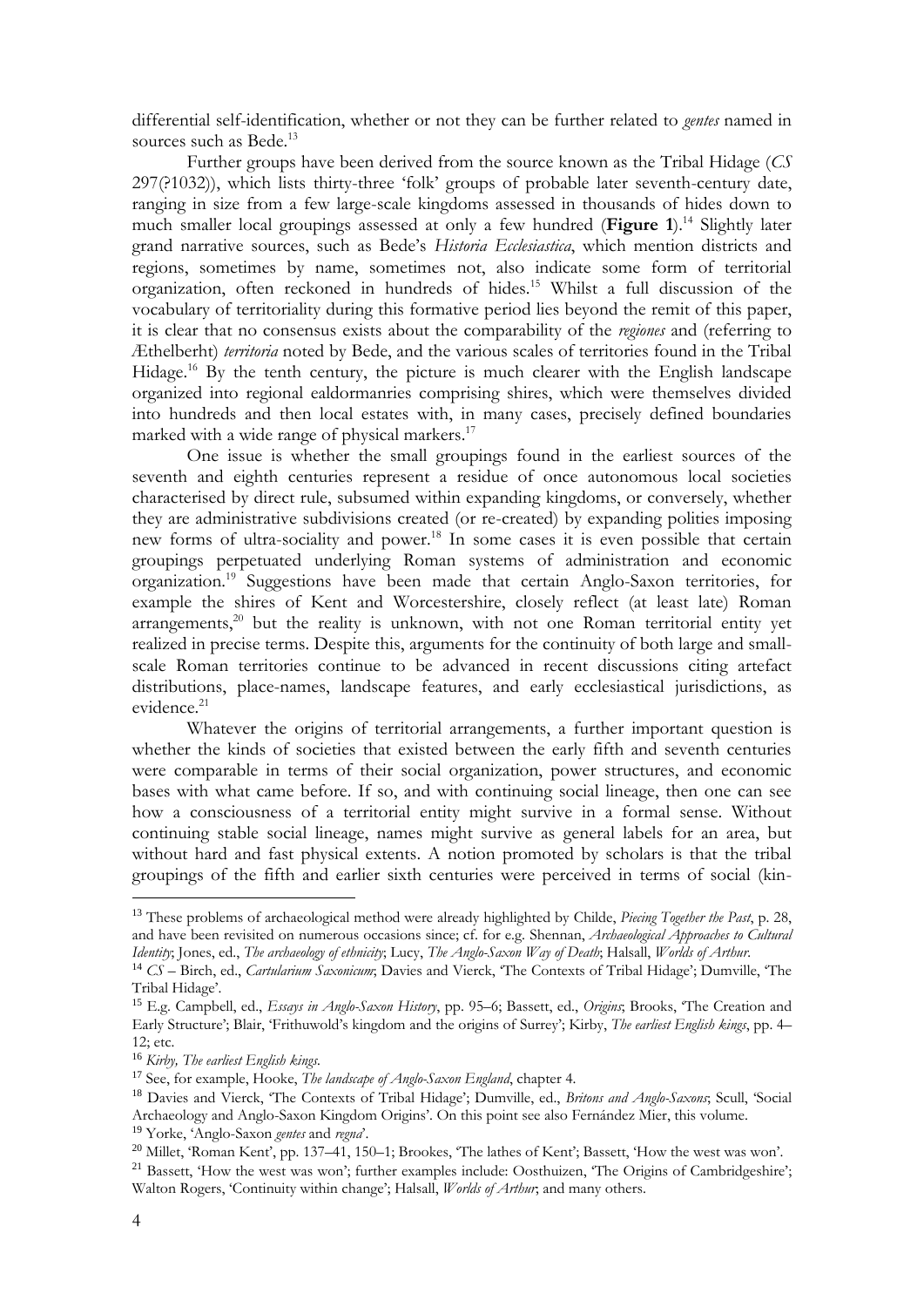based) associations rather than in fixed territorial terms<sup>22</sup> and it remains that whatever the claims for continuity from late Roman Britain to early Anglo-Saxon England, that administrative and economic infrastructures transmuted to such an extent that tenurial territorial continuity at anything beyond the most local level remains extremely improbable. Large-scale notional—even nostalgic—identities, however, may well have persisted among local communities.

The impact of Germanic influence upon Roman territoriality is a complex matter, but one theme that we have identified elsewhere is that of regional and micro-regional variation. In an Anglo-Saxon context at the level of hundredal territories it has indeed been possible to make a series of nuanced observations.<sup>23</sup> Patterns in the mapping of eleventhcentury Domesday shires and hundreds, and of nineteenth-century parishes suggest very different trajectories of territorial development within the English regions as well as between them, indicating that attempts to identify particular 'moments' for the emergence of elements of administrative geography across the hierarchy of English territorial formations—for example, local estates, hundreds and shires—are rather problematic.<sup>24</sup>

One basic issue is that of establishing exactly what constituted an Anglo-Saxon kingdom or an Anglo-Saxon king. Is the matter one of aspiration or actuality? The selfapplication or back-projection of the titularity of rulership sits uneasily with the evidence for large-scale supra-local authority until the late sixth and seventh centuries AD. Furthermore, different definitions can be applied to the same terms of rank at different times across the Anglo-Saxon period.<sup>25</sup> Anglo-Saxon royal genealogies arguably provide an analogue in written form for the physicality of what might be found in the localities at any given time charting, as they seemingly do, a notional and ideologically aspirational path towards a situation which has a clearer basis in reality by the Conversion period, when written sources emerge among the Anglo-Saxon elite, presumably alongside on-going traditions or orally transmitting genealogies and the like.<sup>26</sup> In similar terms, kingship as it worked on the ground surely initially had relatively fluid concepts and intentions, which then became transmuted into entirely different situations as the geographical and social reach of rulership grew over time. This latter point is emphasised by Chris Scull, who notes that there may well have been individuals who considered themselves kings in fifth and sixth-century Anglo-Saxon society, but that contemporary Frankish rulers, or indeed seventh-century English kings, would perhaps have viewed them in a rather different light.<sup>27</sup>

Work in the last twenty years suggests that early medieval kingship—certainly in England into the eighth century—was relatively weak.<sup>28</sup> These impressions, however, must be assessed alongside the evidence for large-scale conceptions of bounded space and a consideration of those individuals that were best placed to realise these – effectively elites. Insofar as existing discussions have considered the nature of middle Anglo-Saxon landholding, they describe a picture in which political authority was differentially spread

<sup>22</sup> Scull, 'Social Archaeology and Anglo-Saxon Kingdom Origins', p. 67; Baker, Brookes, and Reynolds, eds, *Landscapes of Governance*.

<sup>23</sup> Baker, Brookes, and Reynolds, eds, *Landscapes of Governance*.

<sup>&</sup>lt;sup>24</sup> Ibid. A sobering illustration of the degree of change that can occur in local territories—largely in otherwise stable social and political circumstances—over a relatively short time is provided in the detailed listing of minor changes to English local territories in the early modern period articulated in the impressive two-volume work *Guide to the Local Administrative Units of England* edited by Frederic A. Youngs.

<sup>25</sup> See Yorke, 'The vocabulary of Anglo-Saxon overlordship'; Thacker, 'Some terms for noblemen' on the matter of titles.

<sup>&</sup>lt;sup>26</sup> For a discussion of the transition between oral transmission of information to written systems, see Yorke, 'Fact or Fiction?', p. 47.

<sup>27</sup> Scull, 'Social Archaeology and Anglo-Saxon Kingdom Origins', p. 23.

<sup>28</sup> Ibid.; Yorke, *Kings and Kingdoms*, pp. 15–19; Blair, *The Church in Anglo-Saxon Society*, pp. 49–51.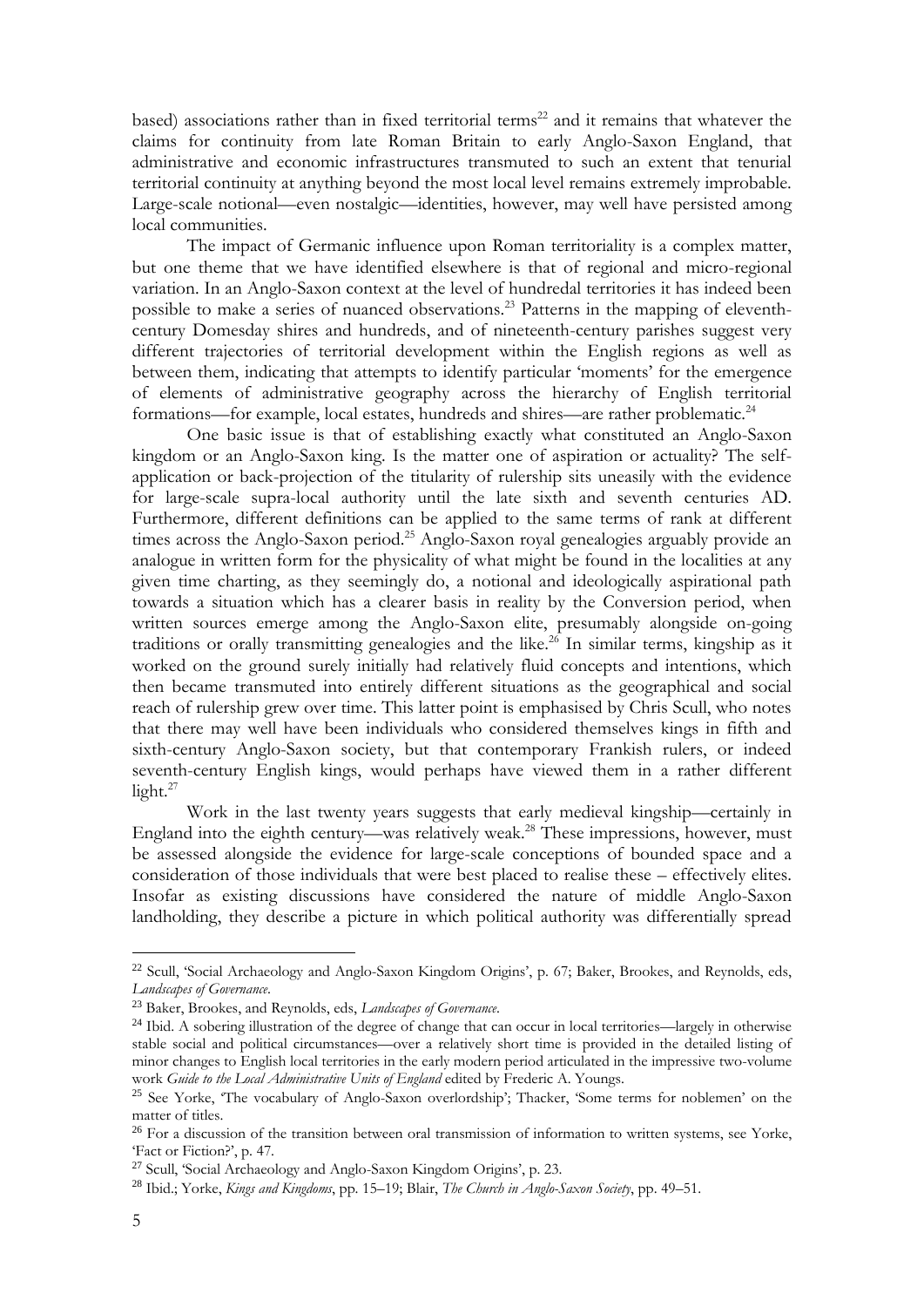over territories.<sup>29</sup> Although there is no clear agreement that emerges from these views on the precise types of rights exercised by kings, there is broad consensus that they varied from area to area, and were shared, in many cases, with other lords.<sup>30</sup> The process by which this form of heterogeneous rule became coterminous with clearly defined territory is imperfectly understood, but the effects of this process are potentially observable in landscape terms.

#### **Layered and overlapping territoriality in the central first millennium AD**

To date most discussions have focused on identifying the emergence, or at most the very existence of the earliest local territories. Much less attention has been paid to their persistence and the process by which they became subsumed within late Anglo-Saxon administrative geography. As we have noted above, different scales of territoriality are evident across the Anglo-Saxon period and are perceptible in landscape evidence. Group names such as *ingas, -inga-* ('the people of…, the people called after…') and *sǣte* ('settlers, dwellers'), some of which were probably formed in the early part of our period, are preserved in a range of place-names and in Domesday hundred names (**Figure 3**). Whilst there is not a single documented English kingdom with an -*ingas* name, even though we know that ruling dynasties could be termed in such a way (for example the Oiscingas of Kent or the Wuffings of East Anglia), such names do survive in clusters of place-names suggestive of local territories.<sup>31</sup> This aspect has interesting implications and it is perhaps significant that the Tribal Hidage itself could be argued not to list 'kingdoms' *per-se*, but a mixture of both kingdoms and the tribal lands of groups subject to their hegemony. Following absorption into a larger polity, certain tribal lands could have remained in the possession of tribal dynasties, perhaps because consolidation of lands gained by expanding kingdoms was more effectively achieved in those cases by exploiting existing structures of social control than imposing new ones.<sup>32</sup> Surviving -ingas and -inga- names, for example, might well reflect territories whose elites retained, or at least continued to occupy, their lands following conquest or hegemony.

Families whose dynasties forged and retained the larger kingdoms may go some way to explaining the ragged character that we have identified for the core areas of early polities as a reflection of long-term piecemeal land transactions.<sup>33</sup> The leaders of such groupings perhaps formed the earliest incarnation of the thegns and gesiths who appear with increasing clarity in written sources from the seventh century onwards, and whose role and status changed over time in relation to increasing social ranking and attendant responsibility.<sup>34</sup> By contrast, in regions where late-surviving (i.e. post-Conversion seventh

<sup>29</sup> Blair, *Anglo-Saxon Oxfordshire*, pp. 49–52; Faith, 'Forms of Dominance'.

<sup>30</sup> Faith, *The English Peasantry*; Hadley, *The Northern Danelaw*, pp. 60–93; Maitland, *Domesday book and beyond*, pp. 272–90; Wickham, *Framing the Early Middle Ages*, pp. 314–26.

<sup>&</sup>lt;sup>31</sup> See, for example, Bassett, 'In search of the origins', pp. 21-23; Baker, Brookes, and Reynolds, eds, *Landscapes of Governance*.

<sup>&</sup>lt;sup>32</sup> Escalona, Vésteinsson and Brookes, 'Polities, neighbourhoods and things in-between', this volume.

<sup>33</sup> Baker, Brookes, and Reynolds, eds, *Landscapes of Governance*.

<sup>&</sup>lt;sup>34</sup> In this regard it is instructive to note that at the beginning hereditary transmission of landowning was by no means guaranteed. While hereditary lands were normally transferred without charter-writing, early charters nevertheless sometimes record land grants for only one lifetime (e.g. S62; S79; Ine's lawcode also includes a clause relating that: 'If a nobleman moves his residence he may take with him his reeve, his smith, and his children's nurse' (I63)), and other sources indicate the spatial mobility of seventh-century elites. Archaeological reflections of short-lived occupations can be observed at a range of sites, particularly of later sixth and seventh century date. It is quite possible that among the known 'elite' residences of the later sixth and seventh centuries are places that were the centres of estates occupied for fixed periods of time. (See, Welch, *Anglo-Saxon England*, pp. 50–51; Reynolds, 'Boundaries and settlements in Later Sixth to Eleventh-Century England', p. 103). Various clauses in the late seventh-century law code of Ine, King of the West Saxons, refer to the ownership of land reckoned in hides: a feature notably absent from the earlier and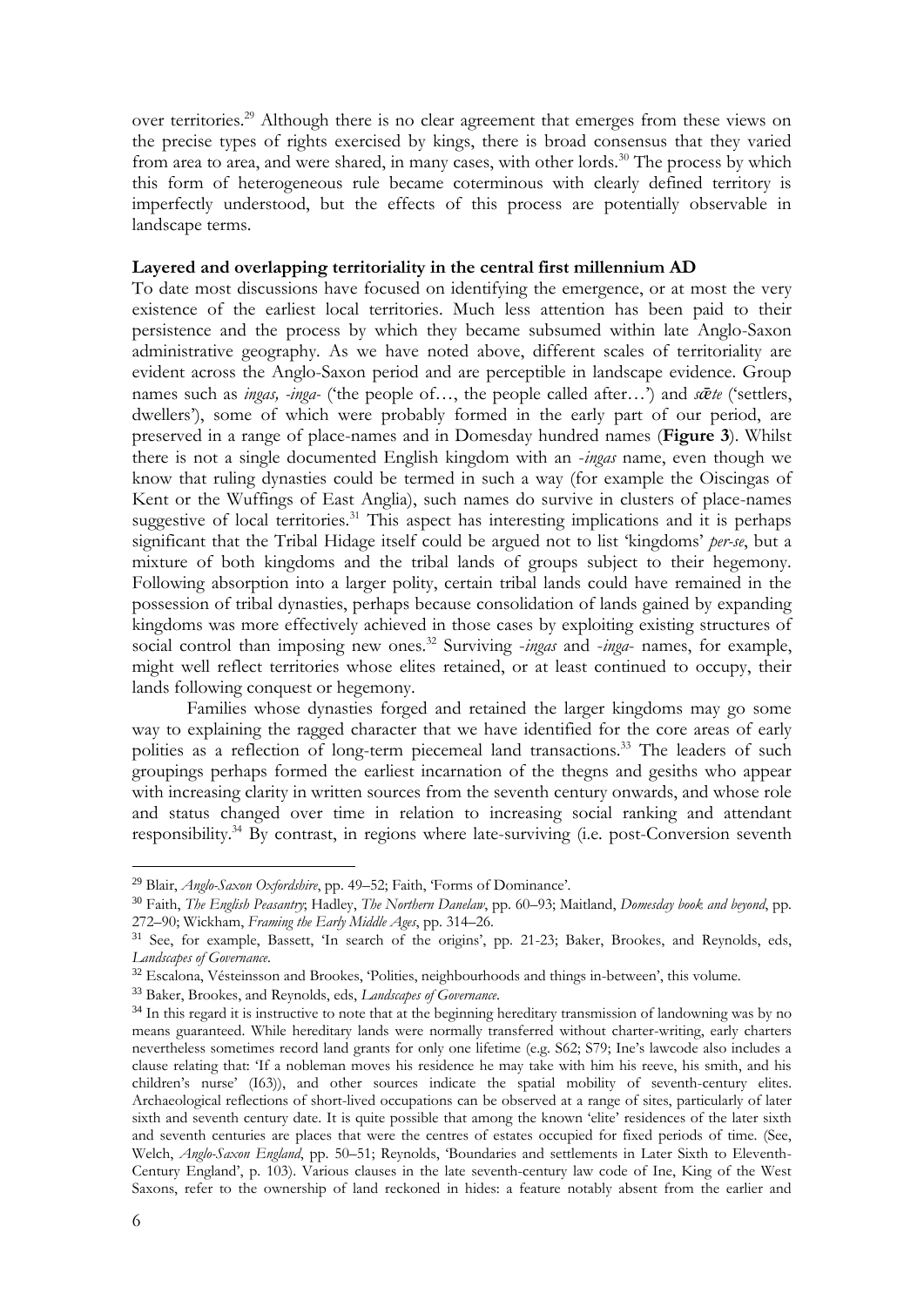and eighth century) tribal groupings were absorbed into larger kingdoms—through military conquest, dynastic takeover, etc.—we might expect reflections of the larger whole in later administrative geography, which is what appears to have been the case in regard to the *sǣtan* regions of western Britain, which display a remarkably regular (i.e. ? late) form and character.<sup>35</sup>

Although territorial boundaries are not explicitly mentioned in the earliest sources, some form of territorial delineation is implied. The Tribal Hidage enumerates lands that were within the domains of the listed groups, supporting the idea that territorial units existed which were reckonable in terms of their productive capacity and thus also their physical extent.<sup>36</sup> From the late seventh century come the earliest reliable land charters or diploma, relating to estates which appear comparable in extent to other territories of this period which are reconstructed using various sources, including place-names and the limits where known of the lands of the earliest minster churches.<sup>37</sup> Ultimately, given the varied origins of the territorial framework of later seventh-century England, there is no good reason to expect consistency in extent or morphology, particularly when land productivity and topographical variation are taken into account. As noted above, even a quick glance at a map of the historical geography of English territoriality at once reveals marked variation rather than consistency; a feature which is the case, whether looking at shires, hundreds or parishes.

If England prior to the creation of shires—and that chronological horizon is less than clearly defined—was characterized by *regiones* of varying scales, then some attempt to establish their longevity is necessary in order to understand the emergence of hundreds and their names (either as a result of straightforward continuation of the geographical extent of an existing territory or by reorganization of lands at a more fundamental level)(**Figure 2**). It seems that both processes could occur within localized areas as well as between territories.

Two eleventh-century boundary clauses hint that such subject polities could have been relatively well defined. A brief record of the diocesan boundary of Rochester and Canterbury is itself undated, although probably written in the  $1030s$ <sup>38</sup> A nearly contemporary charter records the boundary of the diocese of Hereford and Worcester.<sup>39</sup> In the case of the former—and probably the latter—there are strong grounds for believing that these boundary clauses describe limits that had also existed between much earlier polities. The diocese of Rochester and Canterbury equate with the territories of the kingdoms of West and East Kent respectively, the shared rule of which is attested in a system of dual kingship recorded throughout the seventh and eighth centuries.<sup>40</sup> Perhaps significantly, all of the landmarks mentioned in the clause refer either to natural features (the boundary starts at *hansfleot*, the name of a tidal stream, and for much of its course follows a minor river – the Teise) or ones with a Romano-British association (the *sandhlincan* 'sand ridge or lynchet' and *wic* were both beside Roman roads, and the *cortan* appears to have been an enclosed Roman farm), perhaps hinting at the antiquity of the

contemporary Kentish laws (*Laws of Ine*, Liebermann, ed., *Die Gesetze der Angelsachsen*; *The Laws of the Earliest English Kings*). For a discussion of the changing roles of *gesiths* and *thegns* across the Anglo-Saxon period, see Loyn, 'Gesiths and Thegns in Anglo-Saxon England'.

<sup>35</sup> Pretty, 'Defining the Magonsæte'; Gelling, *Signposts to the Past*, pp. 101–5; Baker, 'Old English *sǣta* and *sǣtan* names'.

<sup>36</sup> See also Iversen this volume on comparable developments in Norway

<sup>37</sup> Bassett, 'Boundaries of knowledge'; See further discussion on the nature of Anglo-Saxon charters in Langlands, this volume

<sup>38</sup> S1564(?1030); Brooks, 'An early boundary'.

<sup>39</sup> S1561(1013x1016–1056); Hooke, *Worcestershire Anglo-Saxon Charter Bounds*, p. 422; Finberg, ed., *The Early Charters of the West Midlands*, pp. 225–7.

<sup>40</sup> Yorke, 'Joint kingship in Kent'.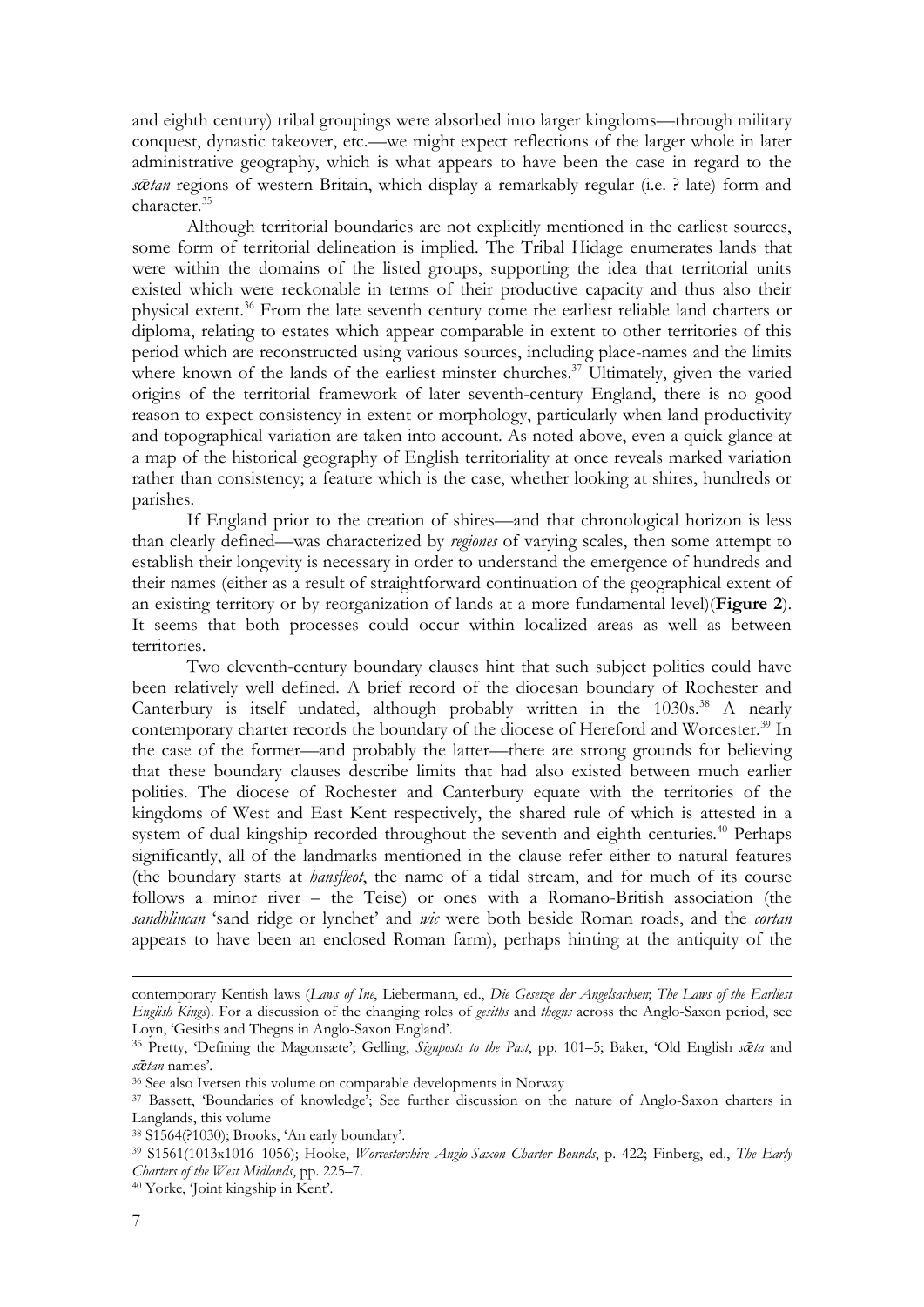boundary.<sup>41</sup> The boundary description of the diocese of Hereford and Worcester similarly followed large-scale geographical features: Stitchens Hill; the River Teme; the watershed of 'Martley's ridge'; the River Severn.<sup>42</sup>

## **Large-scale boundaries**

We move on now to consider the evidence for large-scale provincial and kingdom-level boundaries in the English landscape, existing as enduring humanly-made features, including linear earthworks and dykes, and natural boundaries such as rivers, mountain ranges, and coastlines, alongside treaty lines and borders documented in written sources. Before we consider our examples, however, a few observations must be made. While charters and grand narrative sources provide descriptions of fixed boundaries, physical borders (earthworks, dykes, etc.) pose two particular problems: first, that of hierarchical/functional scale; and second, that of visibility to the modern observer. To clarify, the first point requires a consideration of the nature of the boundary in question and a multi-vocal approach applies here.<sup>43</sup> For example, a simple hedge may be just that to a slave charged with seasonal hedge-laying duties, while the same barrier might represent the limit of another's holdings, or perhaps it may also mark the limit of a self-contained judicial territory of supra-local significance, or that of a shire or even a kingdom. In other words, what kind of boundary is the focus of a given study? The second key issue for the landscape historian refers to visibility, in other words, to what degree is it possible to identify the conceptual/legal status of boundaries when written evidence is sparse or lacking? The substantial linear earthworks such as Offa's Dyke, or the numerous Cambridgeshire dykes, are obviously boundary markers of considerable import with clear socio-political implications, but otherwise how might we identify hierarchies of boundaries? Are there specific sets of human behaviours that take place in boundary locations or on boundaries of particular kinds? This last point brings us back to one of our aims in this paper, as noted in the Introduction above, which is to extend existing notions of territoriality by identifying events that occur specifically, or at least commonly in boundary regions. These include armed conflicts between polities, assemblies or meetings, executions and market places. Such 'boundary behaviours' all characterise a marked phase in the development of territoriality to which we return in discussion.

With regard to large-scale conceptions of linear frontiers, we consider three examples: Offa's Dyke and Wansdyke as highly visible frontier earthworks, and the boundary of the Danelaw; all being attempts to set out long-distance linear boundaries in relation to existing topography.

## *Dykes*

The major linear earthworks Offa's Dyke and Wansdyke undoubtedly formed major frontier markers (**Figure 4**). The scale of their construction dictates a large-scale conception of space, in each case by a major polity. We will not rehearse the details of each frontier here, these are available elsewhere,<sup>44</sup> but pick up on several features which allow the dykes to be viewed as crucial interfaces between neighbourhood and polity. One of us has argued elsewhere that both earthworks may be placed within a similar chronological horizon, most likely in the eighth century.<sup>45</sup> Clearly, the construction of such earthworks

<sup>41</sup> Brooks, 'An early boundary'.

<sup>42</sup> Hooke, *Worcestershire Anglo-Saxon Charter Bounds*, p. 422.

<sup>43</sup> Reynolds, 'Meaningful Landscapes', pp. 412–3.

<sup>44</sup> Reynolds and Langlands, 'An Early Medieval Frontier'; Hill and Worthington, *Offa's Dyke*.

<sup>45</sup> Reynolds and Langlands, 'An Early Medieval Frontier', pp. 33–4. See also the fascinating discussion by Cyril Fox of the name of Wat's Dyke, the earlier counterpart to Offa's Dyke running from the Dee Estuary in the north to the mid-Severn. Fox presents intriguing and convincing evidence to suggest that the name be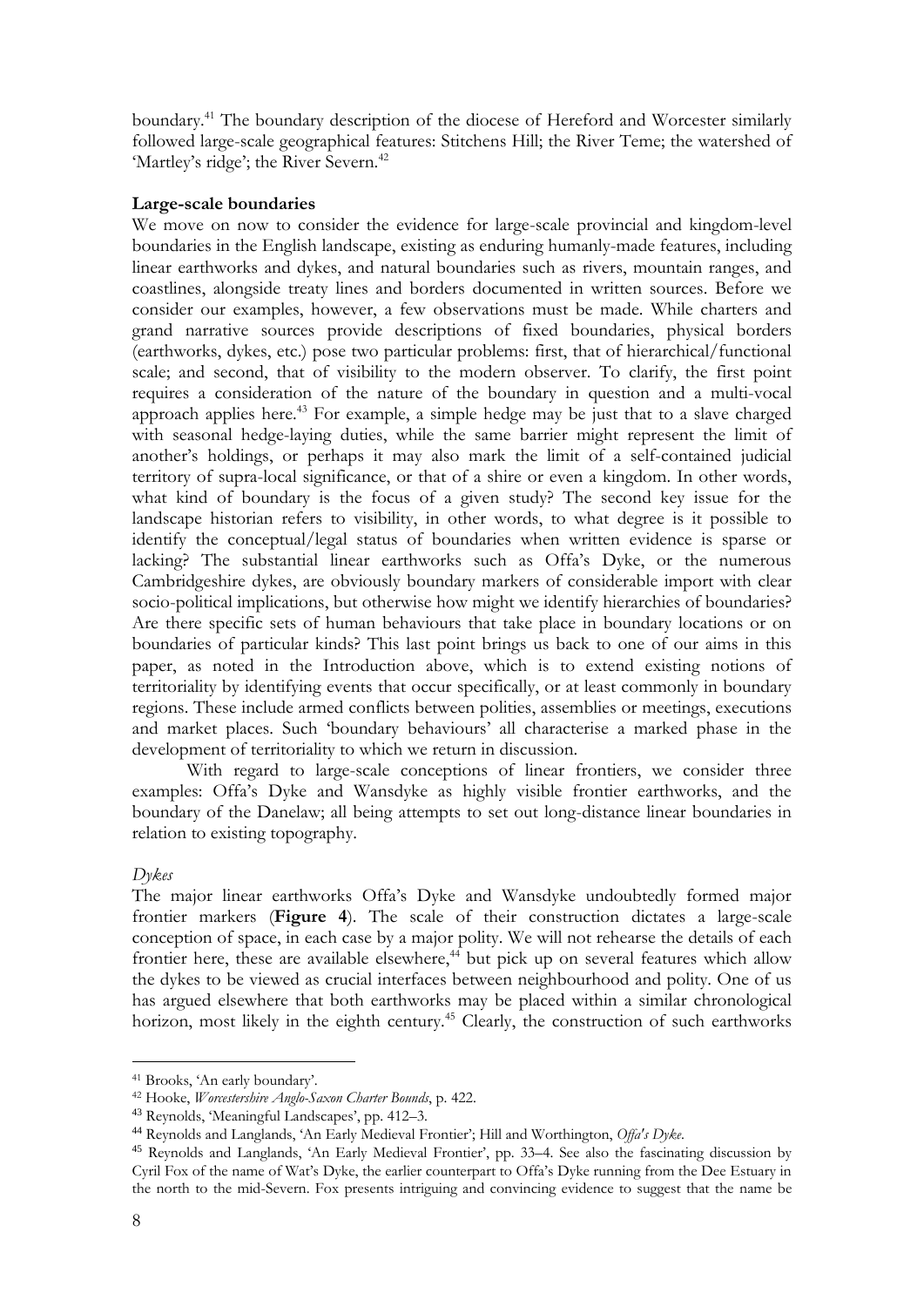involved local communities, drawn into such building programmes by association with local territories upon which military obligations were placed – in Mercia a practice documented from the eighth century.<sup>46</sup> In this regard alone the collective act of construction would have brought local people sharply in contact with large-scale polity. Local landscapes through which such earthworks passed were indelibly altered leaving a powerful physical manifestation of the ability of polities to realise the capacity of neighbourhoods. The naming of these two particular earthworks is particularly significant with the figures of (the probably 6<sup>th</sup>-century eponymous ancestor) Offa and Woden both cast as ancestors in the Mercian and West Saxon royal genealogies.<sup>47</sup> Here we may well be witnessing the conscious implanting of genealogy in landscape and in the minds of local populations. While local people living at the physical margins of these societies may never have been aware of the textual equivalent of royal genealogies, they were perhaps familiar with versions of their oral rendering. Embedding genealogical figures in landscape through the act of collective construction and on such a scale was arguably a powerful and multidimensional means of forging large-scale socio-political identity squarely in the neighbourhood context.

The link between boundaries and ritual-cosmological royal ancestors creates a place for kingly and elite conduct in determining cultural change. By emphasising their position in controlling institutions and processes, kings became, in effect, the 'governors' of a culture in both a ritual-political and mechanical sense. Kings, one could argue, were placing themselves, both conceptually and physically at the boundaries between people. In a very real sense kingdom formation necessitated the 'territorialisation' of cultural identity, in which royal symbols were pushed to the frontiers of society. This was not mere symbolism. All indications suggest that these boundaries were porous features designed to control broader frontier relations.<sup>48</sup> The physical evidence for communications, cross-border routeways and controlled entry points can be regarded as going hand-in-hand with other developments during the seventh and eighth centuries such as the introduction of specialised trading settlements, or *wics*, small-denomination coinage, and specialised rural estates, which together must be seen as a form of control over landed resources which in turn aided the formation of both a financially-independent elite and the state as a legitimising framework.<sup>49</sup> In this way linear boundaries benefited both the kings whose names they preserved, and the elites charged with maintaining and policing the emerging state.

### *The Danelaw boundary: uncomfortable neighbours*

At face value, the so-called Treaty of Alfred and Guthrum marked a significant easing of hostility between two enemies who had been in confrontation for several decades. Agreed between King Alfred of Wessex and his Danish adversary Guthrum following the latter's defeat at the hands of the former at Edington in Wiltshire in 878, the treaty itself was drawn up sometime after the Viking withdrawal from Wessex and subsequent occupation of East Anglia in 880 and before Guthrum's death in 890.<sup>50</sup> Along with a series of provisions set out to ensure equitable relations between the two peoples, the text—of which two variants survive in the same manuscript<sup>51</sup>—describes a precise dividing line

equated with the Old English legendary figure Wade, who is himself associated with the heroic Offa in Walter Map's *De Nugis Curialium* (1182x93): Fox, *Offa's Dyke*, pp. 287–8.

<sup>46</sup> Brooks, 'The development of military obligations in eighth- and ninth-century England'.

<sup>47</sup> Yorke, 'The Origins of Mercia'; Reynolds and Langlands, 'An Early Medieval Frontier'; Fox, *Offa's Dyke*.

<sup>48</sup> Baker and Brookes, *Beyond the Burghal Hidage*, pp. 262–7, 412–5.

<sup>49</sup> Brookes, *Economics and Social Change,* pp. 144–81; Wileman, 'The purpose of the Dykes'.

<sup>50</sup> *The Laws of the Earliest English Kings*, p. 96; Wormald, *The Making of English Law*, p. 286.

<sup>51</sup> Cambridge, Corpus Christi College, Manuscript 383 ['B'].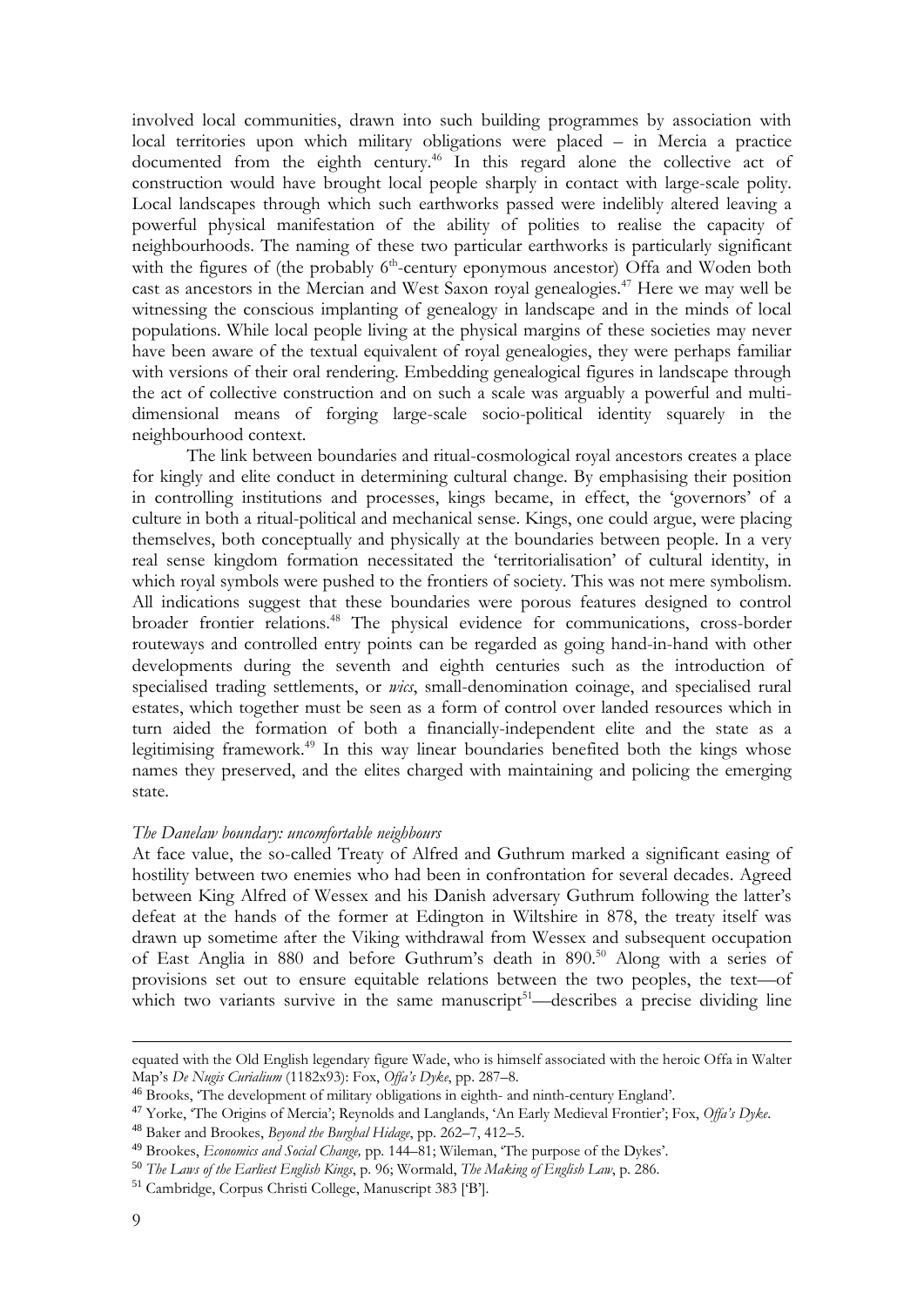between the two new kingdoms, greater Wessex, including English Mercia, in the west and the region under Danish law, the *Danelag* in the east (**Figure 4**). The forward-looking nature of the treaty and its content, in contrast to the (largely) conservative nature of King Alfred's substantial lawcode (interestingly, probably the later text)<sup>52</sup> – highlights the particularity of the Treaty. Although the significance of this frontier has been overemphasised in chronological terms<sup>53</sup>—it was after all only a short-lived artefact—for a brief decade the détente between Alfred and Guthrum existed in the formulation of a clear geo-political reality.<sup>54</sup>

In an Anglo-Saxon context the innovative nature of the Alfred-Guthrum treaty is most commonly interpreted within an historically contingent framework, in itself a perfectly sensible approach, yet there are wider perspectives drawn from other social science disciplines that can shed new light on the nature of large-scale territoriality, its emergence and its implications with regard to assessing early medieval power relations between local people and elites across increasing social and geographical distance. It is important to remember that in his treaty with Guthrum Alfred was legislating not only with regard to the Danes, but also in relation to his new Mercian subjects and it is interesting here that even when presented with a huge buffer territory between the Viking-controlled area and the core shires of Wessex that a hard and fast line was deemed the most appropriate. It is also worth noting that the distribution of several strongholds attributable to Alfred as listed in the Burghal Hidage lie along the River Thames, reflecting the 'linear' defensive strategy of the core shires of Wessex.<sup>55</sup> In this sense, Alfred can be seen to have laid out two frontiers, one related to the core of his kingdom and the other to its periphery,<sup>56</sup> but markedly different from each other: one comprising forts and the control of river crossings, the other marking a line arguably driven by the need for jurisdictional clarity.

The nature of the Alfred-Guthrum treaty was surely inspired in part by the need to establish a framework for co-existence along a considerable frontier between peer polities under the sovereignty of two distinct groups of elites with fundamental differences of language, religion, custom, law, lineage and, not least, entirely contrasting ties to the landscape divided by the linear frontier described in the treaty. By contrast, the nature of expressions of cultural identity, which of course include law and other customs, among the Danelaw Mercians and other local populations adjacent to the treaty line is unclear.<sup>57</sup> Given the potential frailty of loyalties in this border zone, combined with the events which led to the partition of southern England in Wessex and the Danelaw, one might reasonably expect cultural tensions to have been particularly heightened in this case, necessitating a frontier indisputable in its course.

### *Re-territorialisation in the southern Danelaw*

Whatever the intention behind Alfred and Guthrum's treaty line, events in the early tenth century rapidly altered the political and military context of the Danelaw. Conquests by Alfred's successors pushed the effective border of West Saxon dominion far to the north of the treaty line bringing the midlands—at least—firmly under English rule. This shift enabled West Saxon kings to bring greater clarity to the administration of the region through a series of measures which saw a significant redrawing of territories. Major military

<sup>52</sup> Wormald, *The Making of English Law*, p. 286.

<sup>53</sup> Kershaw, 'The Alfred-Guthrum Treaty'.

<sup>54</sup> Dumville, 'The treaty of Alfred and Guthrum'.

<sup>55</sup> Baker and Brookes, *Beyond the Burghal Hidage*, pp. 397–400.

<sup>56</sup> Reynolds, *Life and Landscape in Later Anglo-Saxon England,* pp. 74–5; Reynolds and Langlands, 'Social Identities on the Macro Scale'; Baker and Brookes, *Beyond the Burghal Hidage*, pp. 412–3.

<sup>57</sup> Keynes, 'Mercia and Wessex'.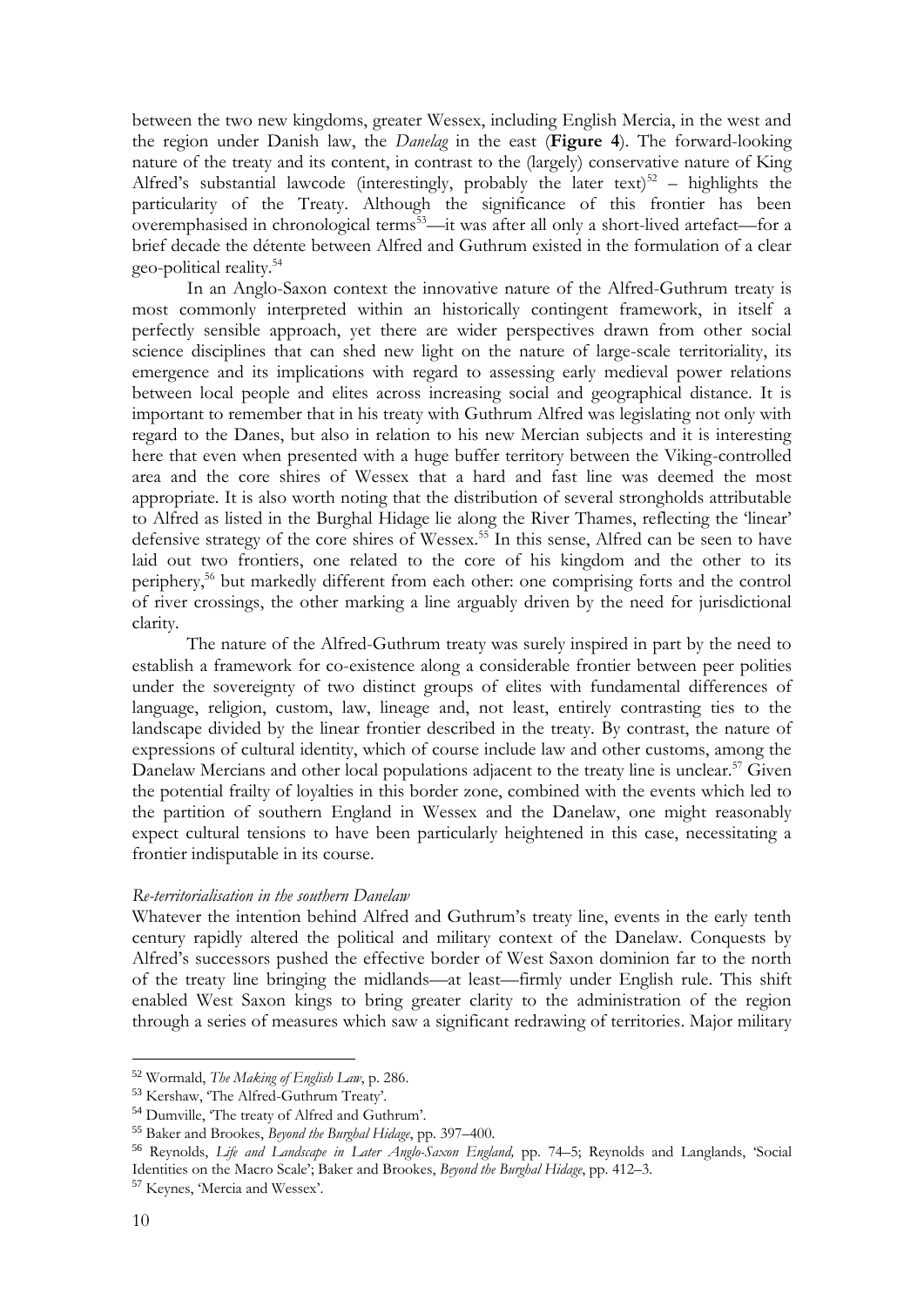innovations underscored this new territorialisation of royal rule. According to the *Anglo-Saxon Chronicle* entry under 891:

The king [Alfred] had divided his army [*his fierd*] in two, so that always half of its men were at home, half on service, apart from the men who guarded the boroughs [*butan thaem monnum the tha burga healden scolden*].

The physical links here made between levies and strongholds—a connection reinforced explicitly in the Burghal Hidage list of *c*. 914–8—required new forms of territorial delineation. If land-holders were obligated to aid in the defence of boroughs, explicit connections needed to be made between strongholds and the shires or burghal territories for which they were responsible.<sup>58</sup> In a recent book Jeremy Haslam has attempted, with some success, to reconstruct from evidence in Domesday Book some of the original burghal territories of Wessex and English Mercia. He argues that this administrative geography can be used to explain systems of territorial governance that existed before the Domesday shires came into being. Using different evidence, that of the pattern of Domesday hundreds and their meeting places, Baker and Brookes have similarly argued that landscape evidence provides important clues for this process of territorialisation.<sup>59</sup> Using a series of case studies from the area of the southern Danelaw alongside the Guthrum-Alfred treaty, they suggest that the hundredal geography as rubricated from Domesday Book was not the first major administrative division of the region. In the east of Hertfordshire, a group of hundreds appear to incorporate the middle Anglo-Saxon estates of Braughing and Bennington, to form a discrete territory from another in the west, which comprised what later became the hundred of *Daneis* ('a Dane' or 'Danes') and the minster hundred of Albanstow.<sup>60</sup> In a similar fashion, discrete territories based on burhs can be reconstructed within what would later become the shires of Cambridgeshire, Derbyshire, and Nottinghamshire, and comprising the whole of Huntingdonshire and Leicestershire (**Figure 5**). <sup>61</sup> In each case these burghal territories are remarkably regular in form and Domesday hidation strongly suggesting they were the result of a single moment of administrative re-planning, probably datable to the tenth century when the burhs were founded.

Significantly, these 'burghal territories' often existed alongside areas which were contained within the shire, but fell outside core administration. These administratively marginal areas, including the Isle of Ely, the Derbyshire Peaks, and the area of Sherwood Forest, appear only to have become fully part of the Domesday shires as the result of centrifugal forces extending administrative power outwards from the earlier burghal core. In other cases hundred names appear to indicate some attempt to accommodate local Scandinavian populations. Two of the four hundreds of Huntingdonshire—in some ways the archetypal burghal territory—are named after existing settlements named in Old English: Leightonstone ('Stone of Leighton'; Leighton < OE *lēac-tūn* 'herb garden'(?)); Hurstingstone 'Stone of the people of *\*Hyrst*', i.e. of (Wood)hurst < OE *hyrst* 'wooded slope'). Two others are named in or after Viking settlements  $(1.9<sup>th</sup>/10<sup>th</sup>)$ : Toseland ('*Toli's/Toglos'* grove' < *Tóli* pers. name in ONorw but more common in ODan + ON*lundr* 'grove' probably with the heathen religious associations attached to it; Normancross: a description of Northmen or Vikings, and possibly coined in ON). Set alongside the

<sup>58</sup> Vestiges of this system may be visible in Domesday Book which records urban (*burghal*) tenements appurtenant to rural manors. Maitland's interpretation of this system has subsequently become known as the 'garrison theory', Maitland, *Domesday book and beyond,* pp. 186–92; Haslam, *Urban - Rural Connections*.

<sup>59</sup> Baker and Brookes, 'Governance at the Anglo-Scandinavian interface'; Baker, 'Hertfordshire Hundreds'.

<sup>60</sup> Baker, 'Hertfordshire Hundreds'.

<sup>61</sup> Baker and Brookes, 'Governance at the Anglo-Scandinavian interface'.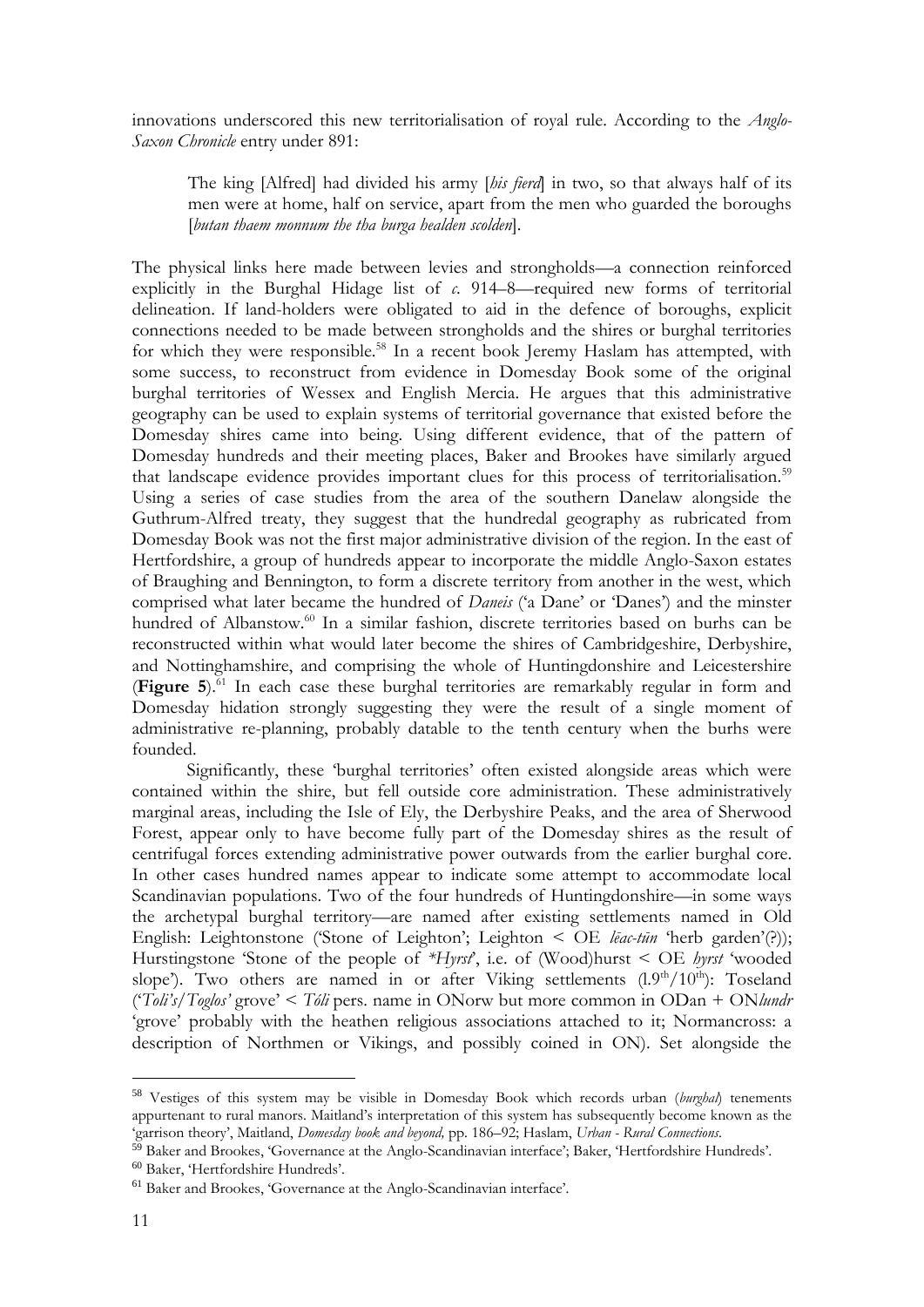Hertfordshire hundred of *Daneis* these names appear to indicate that the administrative territories of this region were established with some sympathy for pre-existing territorial groupings, including also those of Scandinavian origin.

### **Beyond boundaries**

That most exceptional source for the study of bounded space in Anglo-Saxon England, the land charter, provides excellent evidence for early land division. While the mass of these documents relate to small-scale localities some general observations are necessary, as this key material allows us to enter the Anglo-Saxon mental arena from a late seventh-century perspective and for the first time gain a view of how land—of varying scale—was conceptualised. The earliest charters show beyond doubt that there were clear notions of bounded space. The very earliest reliable English land charter of King Hlothere of Kent's reign describes the extent of the estate as being the same as that in earlier times.<sup>62</sup> suggests that this was implicit in other boundary descriptions, however vague they may seem to modern observers, with their reliance on the cardinal points of the compass. The matter of the navigation of space is central here. It is clear from a range of sources for the emergence of legal culture—namely law-codes and archaeological evidence—that jurisdiction and legal responsibility begin to acquire a territorial, or at least spatially distinct, aspect from *c*. 600. The Kentish law-code of King Æthelberht refers to the fencing of a man's enclosure (presumably a farmstead) from *c*. 600, a feature which is also found in the earliest West Saxon law code of King Ine of the late seventh century.<sup>63</sup> The appearance of boundaries in settlements sites is also attested by archaeology from the late sixth and seventh centuries.<sup>64</sup>

Archaeological evidence from both isolated burials and from formal execution cemeteries shows that sixth (isolated burials only), seventh and eighth century (isolated burials and execution cemeteries) examples, all lie upon boundaries that were those of either local estates, hundreds and/or shires and kingdoms by the time of the Domesday survey.<sup>65</sup> Although these entities represent a range of different scales of land units, the general point to be taken is the same and, in many ways, is one of the most significant observations to be drawn from the study of deviant burials. It is strongly suggestive—and it can be no coincidence—that boundaries of unequivocal significance by the mid-eleventh century were significantly distinct as to be marked by burials from a much earlier period; indeed they can be related to the emergence and consolidation of the earliest English kingdoms. Sarah Semple and John Blair, in particular have noted how high-status 'sentinel' burials are found in later sixth and seventh century England, apparently marking the limits of group territories,<sup>66</sup> with Blair noting apparent similarities with the Irish and 'British' pattern (as described by Charles-Edwards and O'Brien)<sup>67</sup> of marking burials with 'powerful' individuals who 'protect' their territories.<sup>68</sup> One of us has argued elsewhere that the Anglo-Saxon attitude to boundary burial is somewhat different, as it appears to include high-status individuals until the Conversion or thereabouts, but thereafter boundary burials are of social outcasts.<sup>69</sup> Blair too picks up on the retraction of visibility of secular elite burials to ecclesiastical sites during the Conversion period, although high-concentrations of early minster churches in certain prominent boundary zones—for example the Thames Valley—

<sup>62</sup> Kelly, ed., *The Anglo-Saxon Charters of St Augustine's Abbey*, pp. 26–30.

<sup>63</sup> See, for example, Laws of Æthelberht 27 and 29 and Laws of Ine 40 and 42 (Liebermann, ed., *Die Gesetze der Angelsachsen*; *The Laws of the Earliest English Kings*).

<sup>64</sup> Reynolds, 'Boundaries and settlements in Later Sixth to Eleventh-Century England'.

<sup>65</sup> Reynolds, *The Emergence of Anglo-Saxon Judicial Practice*; Reynolds, *Anglo-Saxon Deviant Burial Customs*.

<sup>66</sup> Semple, 'Burials and political boundaries', p. 83; Blair, *The Church in Anglo-Saxon Society*, pp. 59–60.

<sup>67</sup> O'Brien, *Post-Roman Britain to Anglo-Saxon England*, pp. 55–8; Charles-Edwards, 'Boundaries in Irish Law'.

<sup>68</sup> See Martín Viso, this volume, for comparable cases in Iberia.

<sup>69</sup> Reynolds, 'Burials, boundaries and charters', p. 188.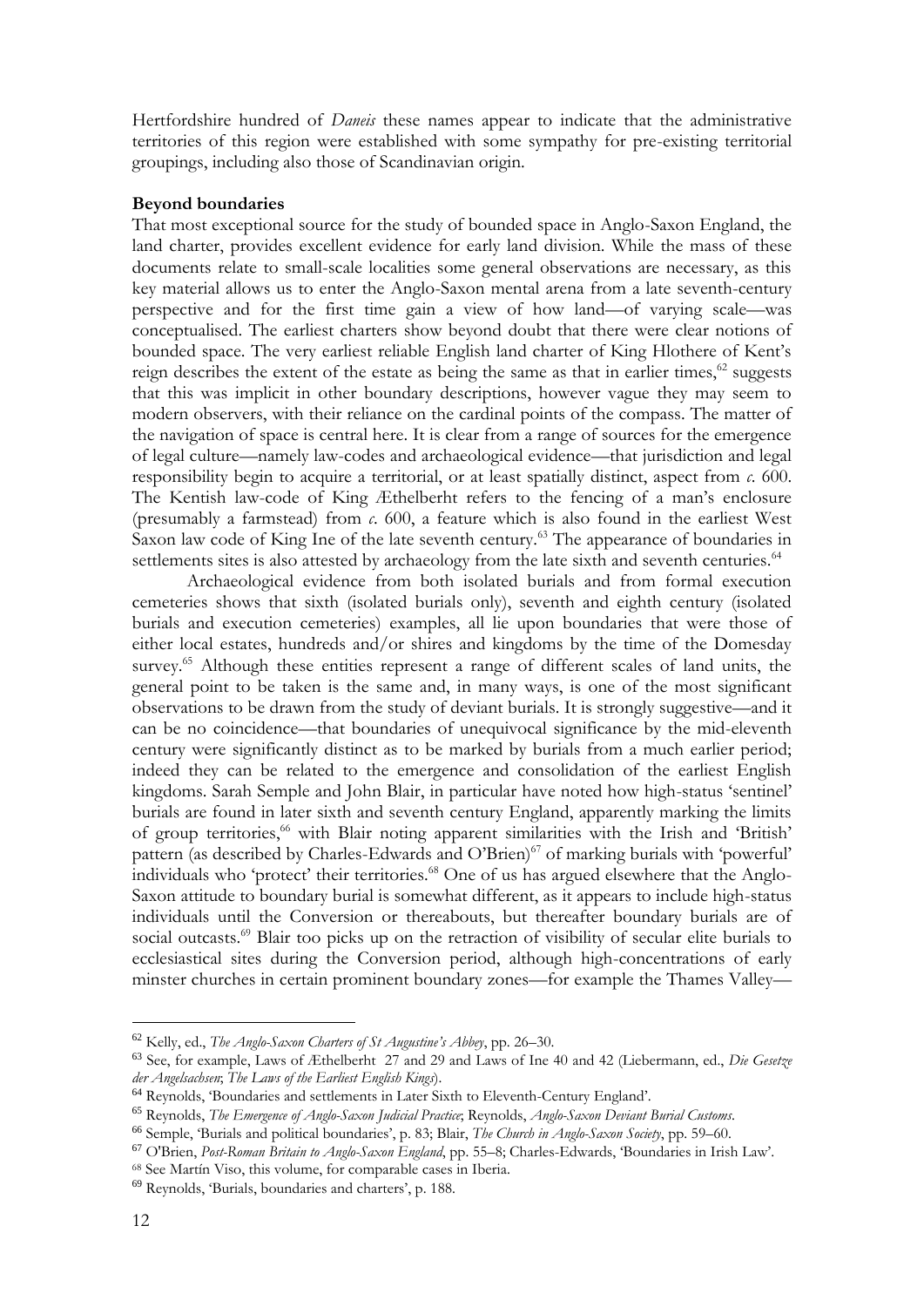indicate a continuing placing of high-status elite burials at the margins of territories, but in a churchyard setting.<sup>70</sup> Both Charles-Edwards and Blair note that the draw for elites to be buried in churchyards lay in the proximity to holy relics, yet it can be suggested that in certain cases existing traditions of territorial boundary burial were continued by the placing of minsters in such locales.<sup>71</sup> Indeed, the border location of minsters is most evocatively demonstrated in the seventh-century privileges granted to the abbot of Malmesbury, which were used to guarantee the community's safety in the wars between the West Saxons and Mercia<sup>72</sup>

The emergence of territoriality then can be found not just in the physicality of linear frontiers but also in a series of other actions that characterise such locations: deviant burials, assemblies, battles, weapon deposits and so on, visible from the late sixth century and continuing as social and political practices throughout our period.<sup>73</sup> Some of these features are perhaps best connected to territorial formations which might be regarded in terms of what Demsetz calls 'traditional' or 'indigenous' property, that is to say communal forms of ownership.<sup>74</sup> Their archaeological manifestation relates therefore squarely to how we might understand *regiones* and other territories named in the sources. These forms of territory can be contrasted with those of private property whose main concern is the definition of more narrowly focused self-interests. If they are understood as propagating familial interests sentinel burials may record the first emergence of such sectional concerns; alternatively these elites may have been visibly placed in the pursuit of communal territorialisation, particularly rights over resources. Demsetz's model of property argues that 'private' property emerges from 'traditional' property as the result of the internalisation of externalities; that is change over property is in order to balance wider social costs or benefits.<sup>75</sup> Different scholars have argued that such agencies underpinned both the explosion in North Sea trade and the emergence of military obligation during the middle Anglo-Saxon period.<sup>76</sup> We return to these ideas in conclusion.

## **Discussion**

This paper has attempted to argue several things. Most obviously it suggests that the various territorial entities recorded in Domesday Book (and after in nineteenth-century Ordnance Survey mapping) are a palimpsest of multiple incremental changes that marked transitions from one kind of territoriality to another. In the case-study of Anglo-Saxon England described here these shifts can be identified and related to longer-term evolution of local administrative geography in relation to the tripartite definition provided by Sack discussed in the introduction to this paper (**Figure 6**).

## **Primary Administrative Frameworks – later sixth century onwards** (Sack's 'definition by area/presence')

Locales of power that developed during the earliest period of kingdom formation, such as Sutton Hoo and Yeavering, can be seen to have functioned as loose agglomerations of functions which together formed embryonic administrative networks (which we here term Primary Administrative Frameworks – PAFs). These heartlands provided the initial stable basis both for territorial expansion and the principles of the polity as an association. We

<sup>70</sup> Blair, *The Church in Anglo-Saxon Society*, p. 60.

<sup>71</sup> Ibid.; Charles-Edwards, 'Boundaries in Irish Law', p. 86.

<sup>72</sup> Edwards, 'Two documents'; Semple, 'Burials and political boundaries', p. 82.

<sup>73</sup> Reynolds, 'Archaeological Correlates'.

<sup>74</sup> Demsetz, 'Towards a theory of property rights'; Demsetz, 'Towards a theory of property rights, II'.

<sup>75</sup> Demsetz, 'Towards a theory of property rights', pp. 347–9.

<sup>76</sup> E.g. Hodges, *Dark age economics*; Abels, *Lordship and military obligation*; Saunders, 'Trade, towns and states'; Brookes, *Economics and Social Change*; Baker and Brookes, *Beyond the Burghal Hidage*; etc.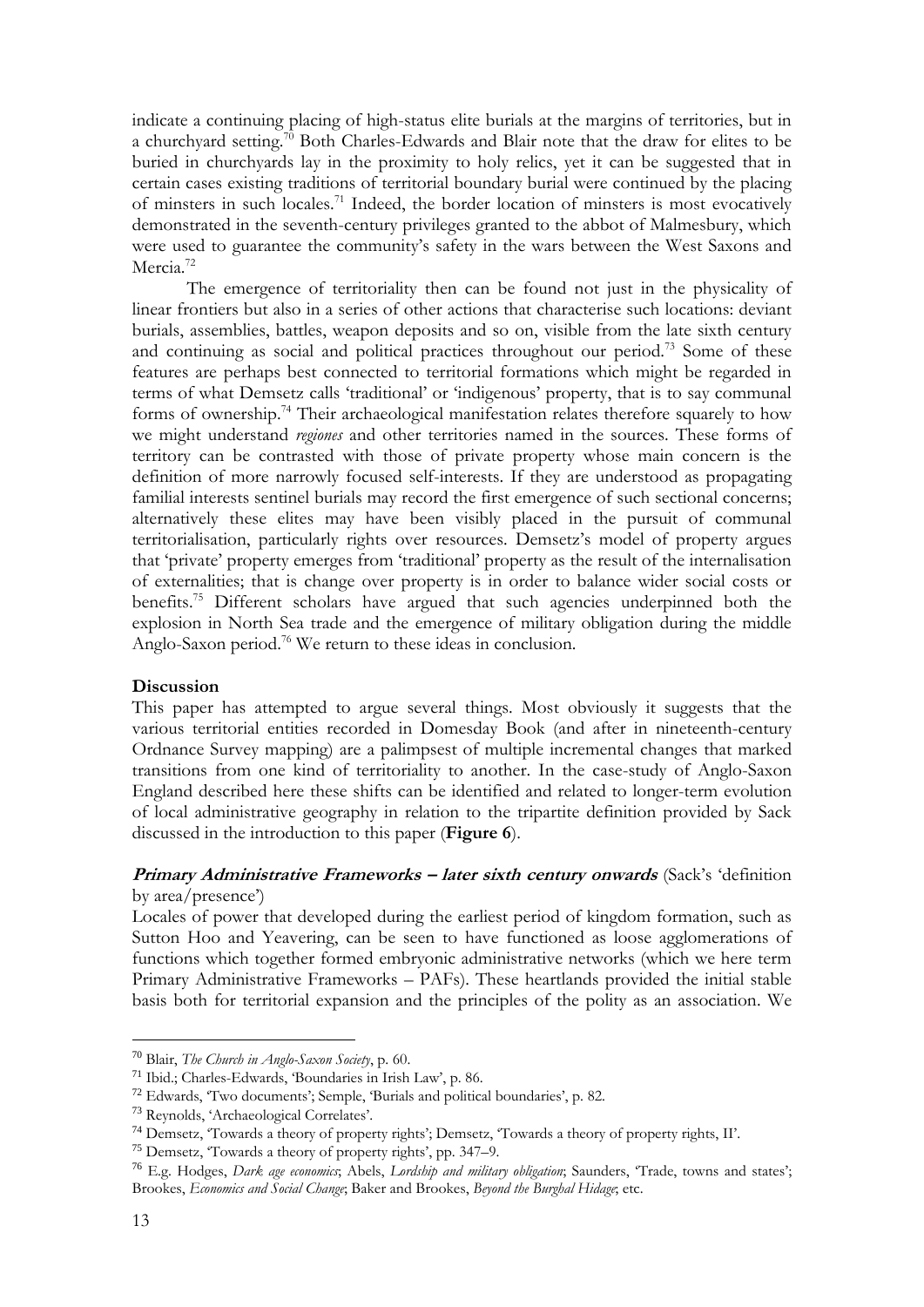have argued elsewhere that core areas of documented early polities often appear in later sources with a highly irregular pattern of land holding. This pattern is indicative of relative stability with slow piecemeal changes over time taking place in combination with long-term land tenure by individual families. $\frac{77}{2}$ 

In each case, PAFs and their associated territories appear as networks of coherent jurisdiction existing alongside concepts of less clearly delineated territoriality (i.e. 'traditional lands'). Certainly at first most PAFs are unlikely to have achieved full spatial consolidation and their constituent parts were interspersed by relatively autonomous freemen, common rights holders and other communities. Of course there may have been considerable movement between these groupings as people came together periodically to work, trade and social exchange. The taxing and regulation of these informal links underpin their incorporation into Dispersed Administrative Frameworks (below).

Although separated by zones, commonly defined by terrain and land cover, these places in-between might themselves have acquired a measure of distinct identity as encapsulated in some group names (e.g. –*inga*). The example of *Daneis* suggests that as late as the tenth century inhabitants of such zones could be identified in contradistinction to PAFs. Smaller groups mentioned in the Tribal Hidage may relate to districts of this kind. Some naming practices similarly appear to articulate these tensions between economic integration and social distinctiveness. The territory of the *Cilterns* $\bar{\alpha}$ *te* ('Chiltern Dwellers') for example—a people mentioned in the Tribal Hidage list—has been argued to be fossilized in 4½ Chiltern hundreds (Ewelme, Pyrton, Lewknor, Binfield, and Langtree) whose 'soke' (or jurisdiction) remained attached to the royal vill of Benson beyond the Middle Ages.<sup>78</sup>

In contrast to group names, personal names given to districts may provide evidence for the ways in which kings delegated rights of administration to key personnel, or incorporated powerful families within expanding hegemony. It seems probable that these names record those with the ability to make authoritative decisions locally and were charged with the maintenance of order and the enforcement of authority. Carvajal Castro (this volume) notes that the village headmen gave his name to the *villa* territory in which it is associated; it was his identity that differentiated one group from another.<sup>79</sup> Something similar to this process may well be observable archaeologically in certain of the 'sentinel' burials of  $6<sup>th</sup>$ - and  $7<sup>th</sup>$ -century date which, we have suggested, may also include the early Thames Valley minsters of Cookham, Abingdon, Oxford, Malmesbury, Bath, Reading.

## **Dispersed Administrative Frameworks – seventh century onwards** (Sack's 'communication via marker, sign or symbol')

In the contexts of continuity, conquest, hegemony and obligation subsequent phases of administrative absorption and realignment occurred in regions into which these early polities expanded. This second phase is marked by the appearance of consciously dispersed administrative functions (Dispersed Administrative Frameworks – DAFs) in which key institutions were deliberately ranged widely over regions in contrast to the more centralised PAFs. Whilst conflict and coercion are commonly regarded as drivers of changes in the seventh and eighth centuries, in evolutionary ecology such dispersed systems can be explained as the result of cooperative rather than simply coercive strategies.<sup>80</sup> Cooperative behaviour emerges particularly when group size increases and indeed many cooperative

<sup>77</sup> Baker, Brookes, and Reynolds, eds, *Landscapes of Governance*.

<sup>78</sup> Mileson and Brookes, 'A Multi-Phase Anglo-Saxon Site', p. 4.

<sup>79</sup> Fried, discusses a similar situation in Tonga: Fried, *The Evolution of Political Society*, p. 177.

<sup>80</sup> It underpins what is known as the 'Resource Dispersion Hypothesis', Johnson and others, 'Does the Resource Dispersion Hypothesis Explain Group Living?'. See the discussion of its application to middle Anglo-Saxon England in Brookes, 'Population ecology'.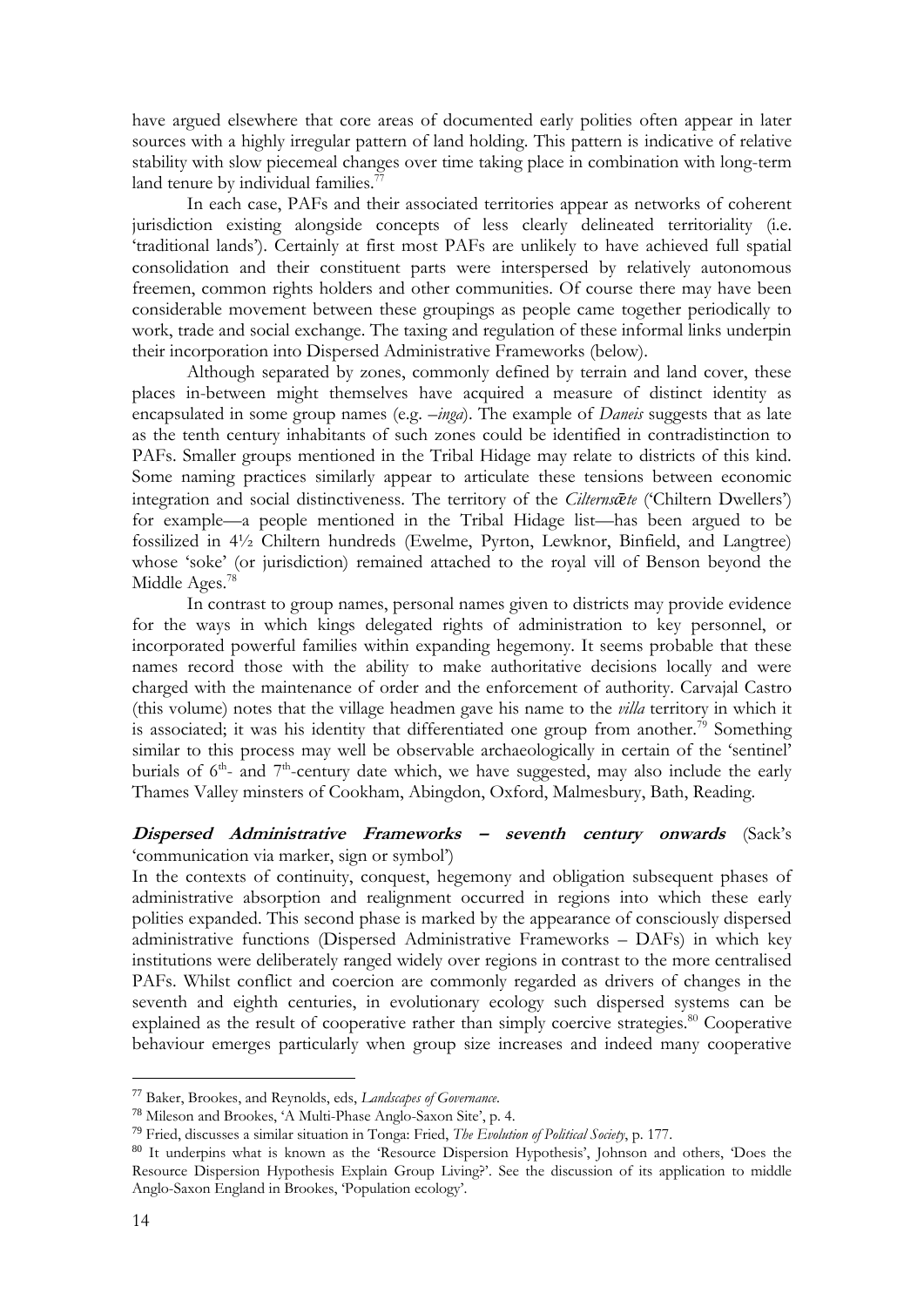strategies can be seen to underpin changes witnessed at this time, including multiple estates ('central-place sharing'), the greater visibility of punishment, and 'segmented hierarchies' in which new nested hierarchies of officers emerged to support overarching authority.<sup>81</sup> Dispersed institutions and the interconnections and movements between them together formed a cooperative system played out in local landscapes.

DAFs had at least two significant effects with regard to the evolution of territories. First, they encouraged the development of local officials charged with implementing royal decree in the localities. In complex societies this devolution of power commonly forces small-scale leaders to institutionalise their position in order to restrict the emergence of other natural local leaders.<sup>82</sup> One manifestation of this may be elites opting to take up private property from formerly 'traditional' lands. A second effect of dispersed institutions is the increased scope for the elaboration of symbolic systems.<sup>83</sup> In Inomata and Coben's view, the development of large polities would have been impossible without the public spectacle of political power;<sup>84</sup> royal assemblies, public judicial procedures, major building projects were all part of this process. The creation and formalisation of overarching ideological symbols in turn supported greater cooperation. Establishing and memorialising national identity on the large scale inculcated local people – and particularly those in border regions. While we have no idea from how widely the workforces for the construction of major frontiers like Offa's Dyke and Wansdyke were drawn from, they surely involved communities adjacent to them along the full extent of the earthworks themselves and, if we assume that the naming of such earthworks was widely known (as the charter evidence certainly implies), then here we have evidence for a top-down politico-military undertaking bringing a large-scale social identity to people who lived hundreds of miles apart, but who equally confronted cultural others.

## **Regularised Administrative Frameworks – eighth century onwards (Mercia)**(Sack's notion of 'enforcement')

By the tenth century, social hierarchisation is such that social reach is considerable. Local territories are regularised in ways that cross-cut earlier kin-based groupings. Territorial hierarchy is clearer than before, and includes the re-definition of the thegnly (aristocratic) class and the creation of highly visible local lordship.<sup>85</sup> The relationship between polity and neighbourhood is no longer kin-based, but dependent on a raft of officials, whilst the practices of governance are fully constituted in landscape. The 'manorialisation' of the English countryside in the tenth century, followed by a tendency towards nucleated administrative agencies in towns in the eleventh century brings new forms of social organisation.

In the examples listed in this paper, conflict and its aftermaths can be seen to be important drivers of territorial change in this phase. Central to this political work was the formal linking of territory with the military apparatus of the state.<sup>86</sup> The creation of new artificial territorial constructs based on burhs is an important moment in the creation of territorial administrative units rationalising to some degree more haphazard older arrangements. In the area of the conquered Danelaw these give the impression of being laid out in a single moment of territorial re-planning—most probably the early tenth century—but even here there are places excluded from the formal centralised system. Some

<sup>81</sup> Boyd and Richerson, *The Origin and Evolution of Cultures*, pp. 266 – 7; Brookes, 'Population ecology'.

<sup>82</sup> Boyd and Richerson, *The Origin and Evolution of Cultures*, p. 266; Boone, 'Competition'.

<sup>83</sup> Boyd and Richerson, *The Origin and Evolution of Cultures*, p. 267; Reynolds, 'Judicial culture and social complexity'.

<sup>84</sup> Inomata and Coben, 'Overture', p. 11.

<sup>85</sup> Astill, this volume.

<sup>86</sup> Cf also Abels, *Lordship and military obligation*.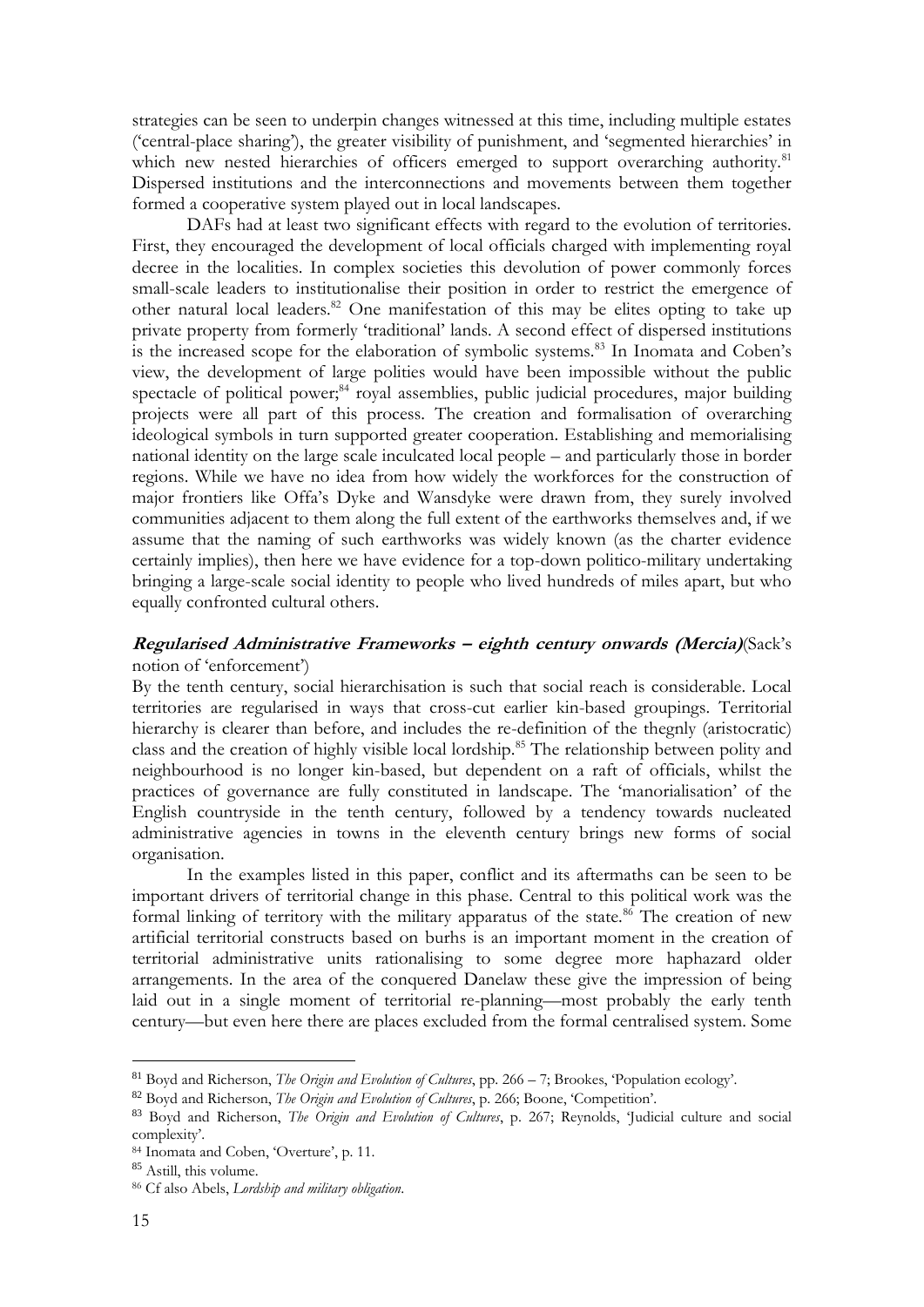of these territories appear to have been marginal, or ethnically-legally distinct from main territorial institutions. Political power seems to have been enforced on localities not only through occupation, but also by exclusion.

Elsewhere in this volume Vésteinsson argues that processes of infrastructural redevelopment occur more rapidly in areas sharing territorial identity ('inclusive territoriality') than ones where divergent identities existed in opposition from one another  $-$  what he characterises as 'exclusive territoriality'.<sup>87</sup> In the area of the Danelaw both processes may be relevant: the Sherwood people, the Isle of Ely, *Daneis* – those regions territorially separate from the main administrative ('burghal') system, may have conceived themselves as distinct groups. The fact that many of these identifiable groups also often coincided with 'marginal' landscapes—upland, fen, and woodland—may hint at some more long-term geographically-determined association that was conspicuously renewed in these later territorial entities. By the same token the formalisation of these regions as territorial entities can be seen as part of the process which sovereignty was extended over them. Domesday Book lists *Daneis* or Ely as the names of hundreds, along with places within them on which renders were due. The specifications relating to the responsibilities of men within individual hundreds to raise a posse for the pursuit of thieves described in the tenthcentury Hundred Ordinance is a particularly powerful expression of the notion of enforcement.<sup>88</sup>

### **Conclusion**

In sum, we suggest that the intensification of territoriality in Anglo-Saxon England can be found in a range of sources of the sixth, seventh, and eighth centuries including 'sentinel' and deviant burials, place-names, and archaeological features. Of these linear earthworks are arguably very powerful instances of large-scale political entities engaging local communities in the construction of identity; to paraphrase the subtitle of this book, they undeniably confront neighbourhood with polity. Whether for economic or military gain these boundaries must be seen as an expression of internalised externality paving the way for more complex notions of property.

Documented boundaries that first appear at this time present additional problems, namely the degree to which their extents were the concern of administrators or local communities, or both. The former was certainly true, but the full reality is unknown. This last point raises interesting notions of how and when territoriality requires material expression. Knowing where a boundary lies, in an uncontested and perhaps deep-time sense, is a very different situation to being made aware of one by material indicators of power and jurisdiction. Place-name distributions of Scandinavian type spill over the Danelaw boundary, but the chronological problems are insurmountable.

Whilst there is an undeniable evolutionary tenor to much of the foregoing, some observations guard against viewing this as an inexorable progression. More often than not, PAFs did not develop into RAFs; in some cases the administrative developments that characterise RAFs obliterated or reorganised earlier arrangements, in other cases—indeed those that are most visible to us archaeologically today—PAFs were amalgamated and preserved within other administrative structures. Nor was the regularising effect characteristic of RAFs the same everywhere: the intensity of territorialisation could vary depending on geography, political authority, demography. A key observation that remains is that by the time that written evidence allows us to visualise a hierarchy of territoriality i.e. by the tenth century—militarisation lies at the core of the geo-political organisation of people and resources, a feature which also accompanied the earliest phase of territorial expansion by emerging Anglo-Saxon elites. In the example of Anglo-Saxon England the

<sup>87</sup> Vésteinsson, this volume.

<sup>88</sup> Liebermann, ed., *Die Gesetze der Angelsachsen*, pp. 192–94.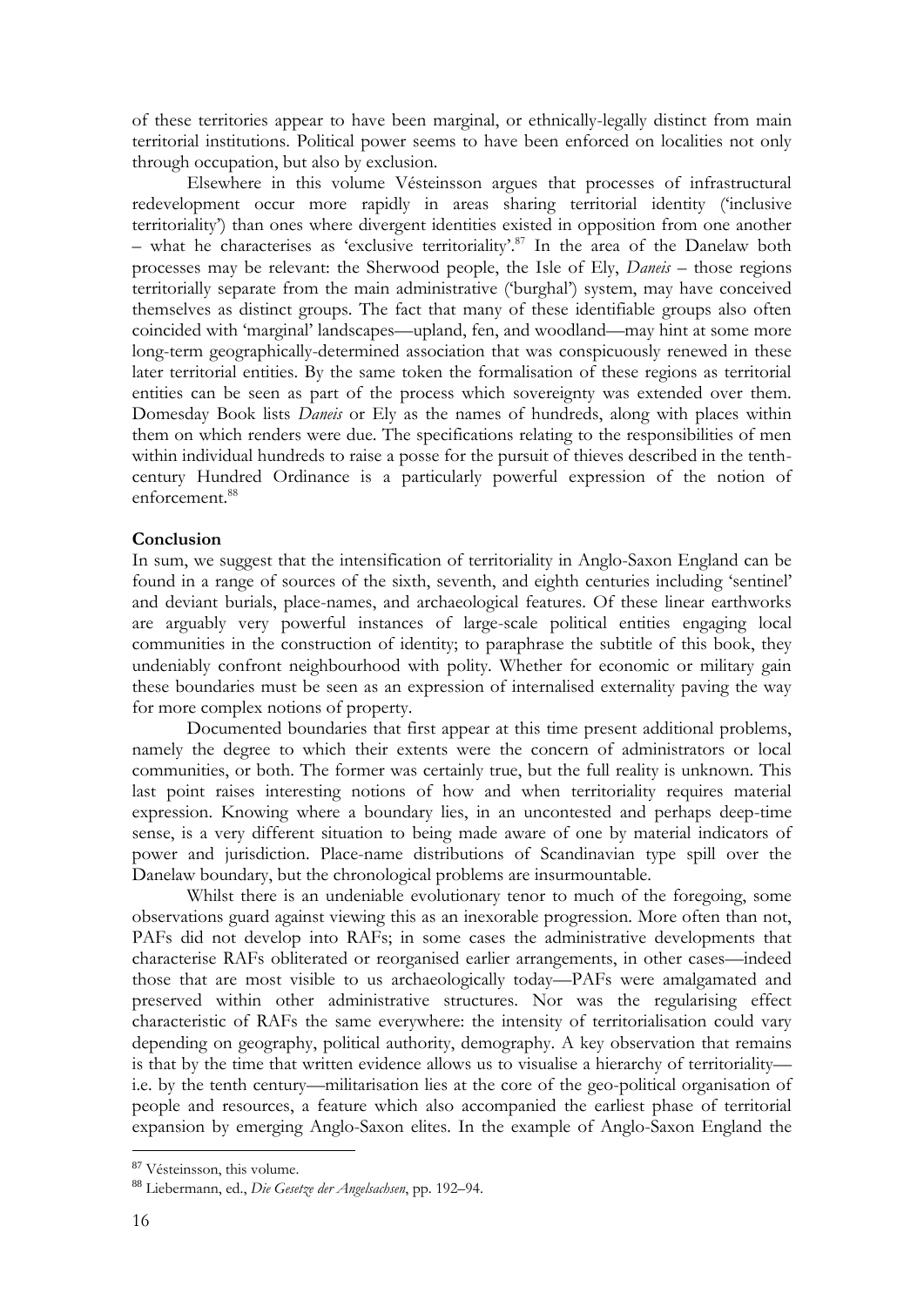intensification of forms of authority were grounded in violence, governmentality, and notions of territory.

#### **Abbreviations**

- **CS** *Cartularium Saxonicum: a collection of charters relating to Anglo-Saxon history*, Birch, Walter de Gray ed. 3 vols (London: private, 1885-93)
- **S** *Anglo-Saxon Charters: an Annotated List and Bibliography*, Sawyer, Peter H. ed. (London, 1968). This catalogue is available online in a revised and updated form at [www.esawyer.org.uk](http://www.esawyer.org.uk/)

#### **Manuscript Sources**

Cambridge, Corpus Christi College, Manuscript 383 ['B']

#### **Primary Sources**

*The Laws of the Earliest English Kings*, trans. by Frederick Levi Attenborough (Cambridge: Cambridge University Press, 1922)

Birch, W. de Gray, ed., *Cartularium Saxonicum*. 3 vols (London: private, 1885-93)

- Finberg, Herbert P. R., ed., *The Early Charters of the West Midlands* (Leicester: Leicester University Press, 1961)
- Kelly, Susan, ed., *The Anglo-Saxon Charters of St Augustine's Abbey, Canterbury, and Minster-in-Thanet*, British Academy Series (Oxford: Oxford University Press, 1995)
- Liebermann, Felix, ed., *Die Gesetze der Angelsachsen*. 3 vols (Halle: Niemeyer, 1903-1916)

#### **Secondary Works**

- Abels, Richard P., *Lordship and military obligation in Anglo Saxon England* (Berkeley: University of California Press, 1988)
- Baker, John, 'Old English *sǣta* and *sǣtan* names', *Journal of the English Place-Name Society,* 46 (2015), 45-81
- Baker, John, 'Hertfordshire Hundreds: Names and Places', in *Archaeology in Hertfordshire: Recent Research*, ed. by Kris Lockyear (Hatfield: University of Hertfordshire Press, 2015), pp. 253- 74
- Baker, John, and Stuart Brookes, *Beyond the Burghal Hidage: Anglo-Saxon Civil Defence in the Viking Age* (Leiden: Brill, 2013)
- Baker, John, and Stuart Brookes, 'Governance at the Anglo-Scandinavian interface: hundredal organisation in the southern Danelaw', *Journal of the North Atlantic. Special Issue,* 5 (2013), 76- 95
- Baker, John, Stuart Brookes, and Andrew Reynolds, eds, *Landscapes of Governance: legal geographies and political order in Anglo-Saxon England, AD 400–1066* (forthcoming)
- Bassett, Stephen R., 'In search of the origins of Anglo-Saxon kingdoms', in *The Origins of Anglo-Saxon kingdoms*, ed. by Stephen R. Bassett (Leicester: Leicester University Press, 1989), pp. 3-52
- Bassett, Stephen R., 'How the west was won: the Anglo-Saxon takeover of the west Midlands', *Anglo-Saxon Studies in Archaeology and History,* 11 (2000), 107-18
- Bassett, Stephen R., 'Boundaries of knowledge: mapping the land units of Late Anglo-Saxon and Norman England', in *People and Space in the Middle Ages, 300-1300*, ed. by Wendy Davies, Guy Halsall and Andrew Reynolds (Turnhout, 2006), pp. 115-43
- Bassett, Stephen R., ed., *The Origins of Anglo-Saxon Kingdoms* (Leicester: Leicester Univesity Press, 1989)

Blair, John, *Anglo-Saxon Oxfordshire* (Stroud: Sutton, 1998)

- Blair, John, *The Church in Anglo-Saxon Society* (Oxford: Oxford University Press, 2005)
- Blair, John 'Frithuwold's kingdom and the origins of Surrey', in *The Origins of Anglo-Saxon Kingdoms*, ed. by Stephen R. Bassett (Leicester: Leicester University Press, 1989), pp. 97-107
- Boone, James L., 'Competition, Conflict, and the Development of Social Hierarchies', in *Evolutionary Ecology and Human Behavior*, ed. by Eric A. Smith and Bruce Winterhalder (New York: De Gruyter, 1992), pp. 301-17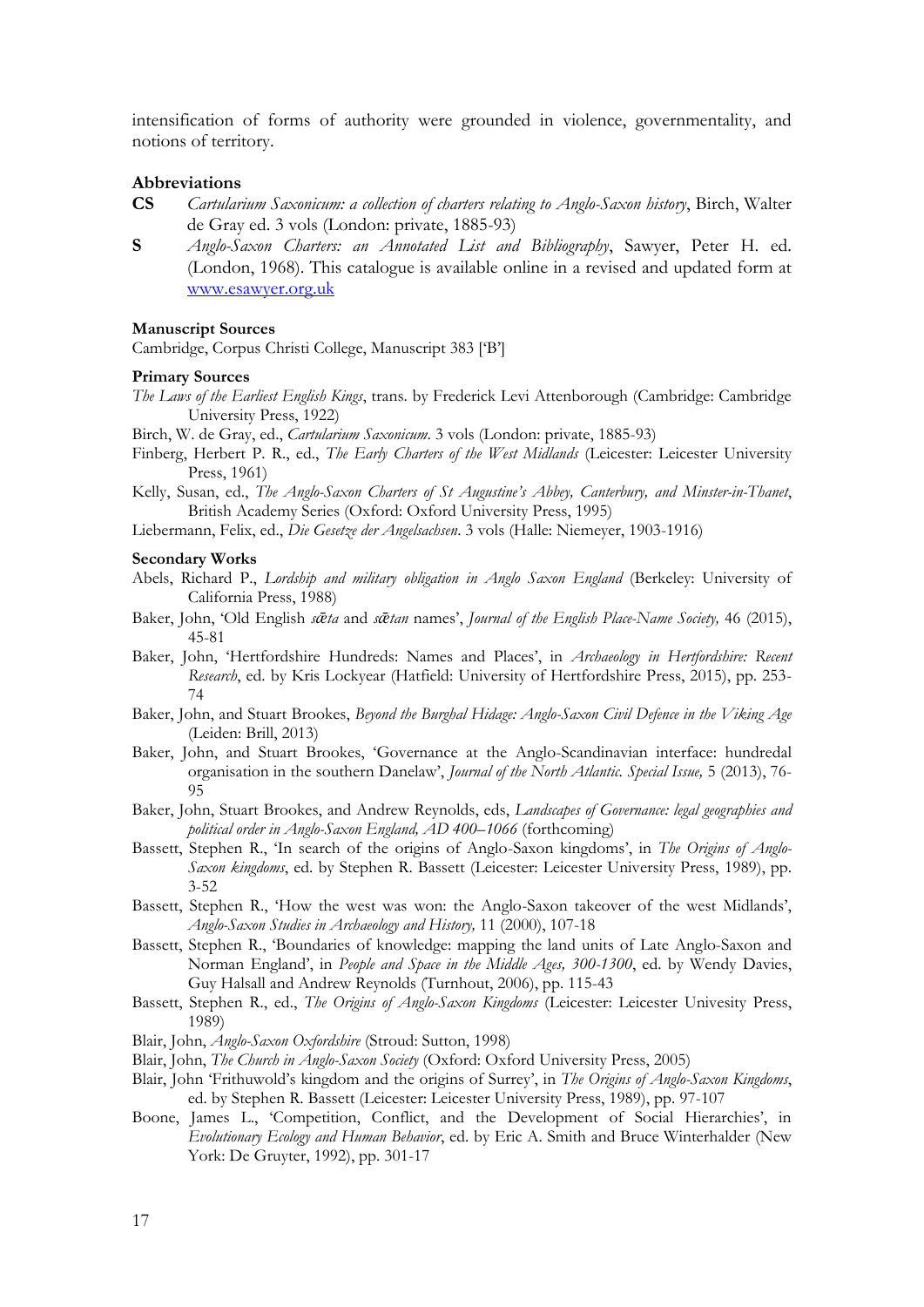- Boyd, Robert , and Peter J. Richerson, *The Origin and Evolution of Cultures* (Oxford: Oxford University Press, 2005)
- Brookes, Stuart, *Economics and Social Change in Anglo-Saxon Kent AD 400-900: Landscapes, Communities and Exchange*, BAR British Series. 431 (Oxford: Archaeopress, 2007)
- Brookes, Stuart, 'Population ecology and multiple-estate formation: the evidence from eastern Kent', in *The Landscape Archaeology of Anglo-Saxon England*, ed. by Nicholas John Higham and Martin Ryan (Woodbridge: Boydell & Brewer, 2010), pp. 66-82
- Brookes, Stuart, 'The lathes of Kent: a review of the evidence', in *Studies in Early Anglo-Saxon Art and Archaeology: Papers in Honour of Martin G. Welch*, ed. by Stuart Brookes, Sue Harrington and Andrew Reynolds (Oxford: Archaeopress, 2011), pp. 156-70
- Brooks, Nicholas P., 'The development of military obligations in eighth- and ninth-century England', in *England before the Conquest*, ed. by P. Clemoes and K. Hughes (Cambridge: Cambridge University Press, 1971), pp. 69-84
- Brooks, Nicholas P., 'The Creation and Early Structure of the Kingdom of Kent', in *The Origins of Anglo-Saxon Kingdoms*, ed. by Steven Bassett (Leicester: Leicester University Press, 1989), pp. 55-74
- Brooks, Nicholas P., 'An early boundary of the dioceses of Canterbury and Rochester'', in *A Commodity of Good Names*, ed. by Oliver J. Padel and David N. Parsons (Donington: Shaun Tyas, 2008), pp. 28-43
- Campbell, James, ed., *Essays in Anglo-Saxon History* (Londres: Hambledon Press, 1986)
- Charles-Edwards, Thomas M., 'Boundaries in Irish Law', in *Medieval Settlement. Continuity and Change*, ed. by Peter H. Sawyer (London: Edward Arnold, 1976), pp. 83-87
- Childe, Vere Gordon, *Piecing Together the Past: The Interpretation of Archeological Data* (London: Routledge and Kegan Paul, 1956)
- Davies, Wendy, and Hayo Vierck, 'The Contexts of Tribal Hidage: Social Aggregates and Settlement Pattern', *Frühmittelalterliche Studien,* 8 (1974), 223-93
- Demsetz, Harold, 'Towards a theory of property rights', *The American Economic Review,* 57 (1967), 347-59
- Demsetz, Harold, 'Towards a Theory of Property Rights, II: The Competition Between Private and Collective Ownership', *Journal of Legal Studies,* 31 (2002), 347-59
- Dickinson, Tania, and David Griffiths, eds, *The making of Kingdoms*, Anglo-Saxon Studies in Archaeology and History, 10 (Oxford: Oxford University School of Archaeology, 1999)
- Dumville, David N., 'The Tribal Hidage: An introduction to its texts and their history', in *The Origins of Anglo-Saxon Kingdoms*, ed. by Stephen R. Bassett (Leicester: Leicester University Press, 1989), pp. 225-30
- Dumville, David N., 'The treaty of Alfred and Guthrum', in *Wessex and England from Alfred to Edgar*, ed. by David N. Dumville (Woodbridge: Boydell, 1992), pp. 1-28
- Dumville, David N., ed., *Britons and Anglo-Saxons in the Early Middle Ages (Variorum Collected Essays)* (Brookfield: Variorum, 1993)
- Edwards, Heather, 'Two documents from Aldhelm's Malmesbury', *Bulletin of the Institute of Historical Research,* 59 (1986), 1-19
- Faith, Rosamond, *The English Peasantry and the Growth of Lordship* (Leicester: Leicester University Press, 1997)
- Faith, Rosamond, 'Forms of Dominance and the Early Medieval Landscape', *Medieval Settlement Research,* 23 (2008), 9-13
- Fox, Cyril, *Offa's Dyke* (London: British Academy, 1955)
- Fried, Morton H., *The Evolution of Political Society: An Essay in Political Anthropology* (New York: Random House, 1967)
- Gelling, Margaret, *Signposts to the Past: Place-Names and the History of England* (London: Littlehampton Book Services, 1978)
- Goetz, Hans-Werner, 'Introduction', in *Regna and Gentes*, ed. by Hans-Werner Goetz, Jörg Jarnut and Walter Pohl (Leiden: Brill, 2003), pp. 1-12
- Gumplowicz, Ludwig *The Outlines of Sociology* (Philadelphia: American Academy of Political and Social Science, 1899)
- Hadley, Dawn M., *The Northern Danelaw* (Leicester: Leicester University Press, 2000)
- Halsall, Guy, *Worlds of Arthur* (Oxford: Oxford University Press, 2013)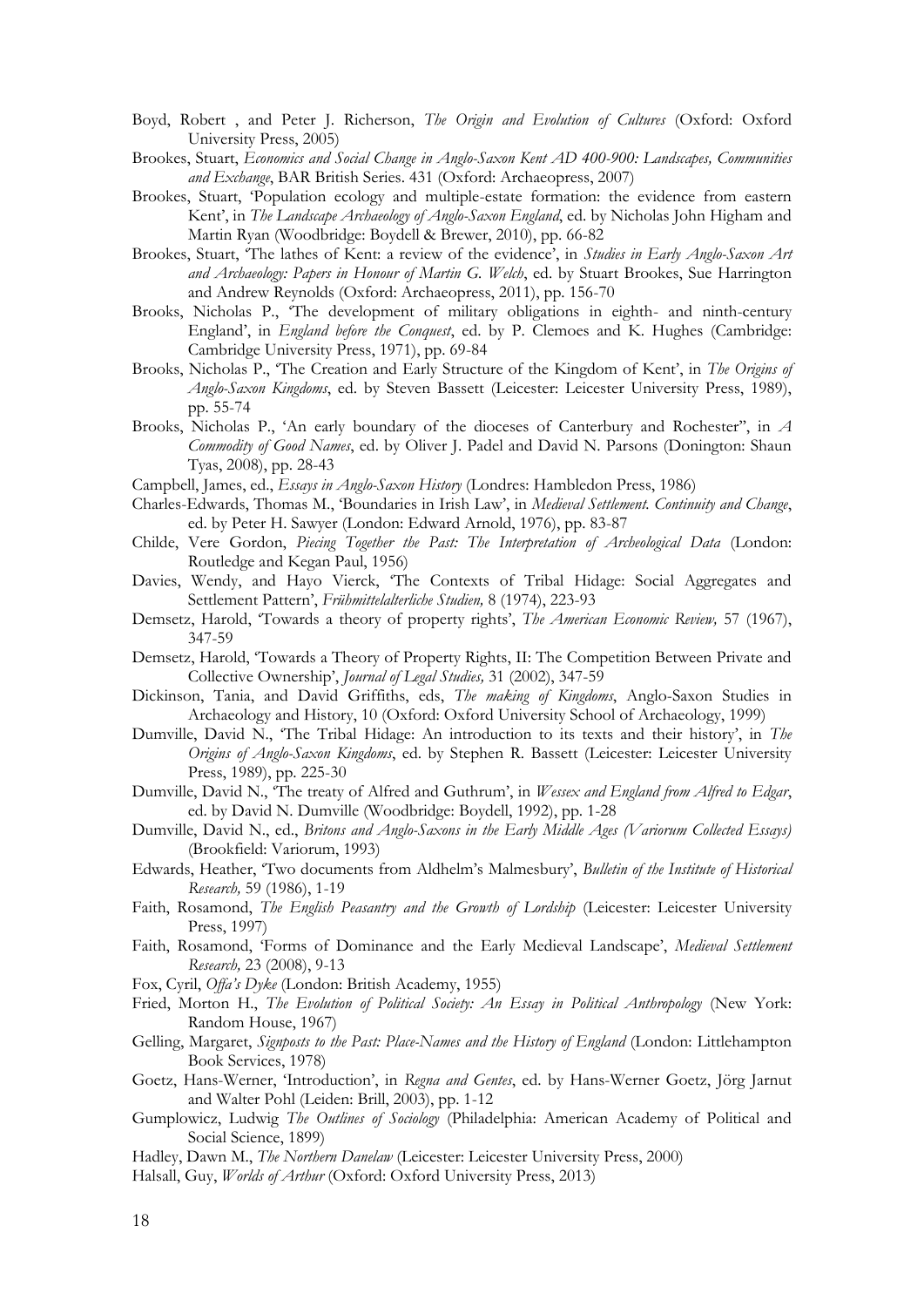- Haslam, Jeremy, *Urban - Rural Connections in Domesday Book and Late Anglo-Saxon Royal Administration*, British Archaeological Reports. British Series. 571 (Oxford: Archaeopress, 2012)
- Hill, David, and Margaret Worthington, *Offa's Dyke: History and Guide* (Stroud: Tempus Publishing, 2003)
- Hodges, Richard, *Dark age economics: the origin of towns and trade AD600-1000* (London: Duckworth, 1982)
- Hooke, Della, *Worcestershire Anglo-Saxon Charter Bounds* (Woodbridge: Boydell, 1990)
- Hooke, Della, *The landscape of Anglo-Saxon England* (Leicester: Leicester University Pres, 1998)
- Inomata, Takeshi, and Larry Coben, 'Overture: an invitation to the archaeological theatre', in *Archaeology of Performance. Theatres of Power, Community and Politics*, ed. by Takeshi Inomata and Larry Coben (Lanham, MD: Altamira Press, 2006), pp. 11-44
- Johnson, Dominic D. P., Roland Kays, Paul G. Blackwell, and David W. Macdonald, 'Does the Resource Dispersion Hypothesis Explain Group Living?', *Trends in Ecology and Evolution,* 17 (2002), 563-70
- Jones, Siân, ed., *The archaeology of ethnicity. Constructing identities in the past and the present* (London New York: Routledge, 1997)
- Kershaw, Paul, 'The Alfred-Guthrum Treaty', in *Cultures in Contact: Scandinavian Settlement in England in the Ninth and Tenth Centuries*, ed. by Dawn M. Hadley and Julian D. Richards (Turnhout: Brepols, 2000), pp. 43-64
- Keynes, Simon, 'Mercia and Wessex in the Ninth Century', in *Mercia: An Anglo-Saxon Kingdom in Europe*, ed. by Michelle P. Brown and Carole A. Farr (London: Continuum, 2001), pp. 310- 28
- Kirby, David P., *The earliest English kings* (London: Routledge, 1991)
- Loyn, Henry R., 'Gesiths and Thegns in Anglo-Saxon England from the Seventh to the Tenth Century', *English Historical Review,* 277 (1955), 529-49
- Lucy, Sam, *The Anglo-Saxon Way of Death* (Stroud: Sutton, 2000)
- Maitland, Frederic W., *Domesday book and beyond: three essays in the early history of England* (Cambridge: Cambridge University Press, 1897)
- Mileson, Stephen, and Stuart Brookes, 'A Multi-Phase Anglo-Saxon Site in Ewelme', *Oxoniensia* 79 (2014), 1-30
- Millet, Martin, 'Roman Kent', in *The Archaeology of Kent to AD 800*, ed. by John Williams (Woodbridge: Boydell, 2007), pp. 135-86
- O'Brien, Elizabeth, *Post-Roman Britain to Anglo-Saxon England: burial practices reviewed*. 289 (Oxford: Archaeopress, 1999)
- Oosthuizen, Susan, 'The Origins of Cambridgeshire', *Antiquaries Journal,* 78 (1998), 85-109
- Pretty, Kate, 'Defining the Magonsæte', in *The Origins of Anglo-Saxon Kingdoms*, ed. by Stephen R. Bassett (Leicester: 1989, 1989), pp. 171-83
- Reynolds, Andrew, *Life and Landscape in Later Anglo-Saxon England* (Stroud: Tempus, 1999)
- Reynolds, Andrew, 'Burials, boundaries and charters in Anglo-Saxon England: a reassessment', in *Burial in early medieval England and Wales*, ed. by Sam Lucy and Andrew Reynolds (London: Society for Medieval Archaeology, 2002), pp. 195-208
- Reynolds, Andrew, 'Boundaries and settlements in Later Sixth to Eleventh-Century England', in *Boundaries in Early Medieval Britain*, ed. by David Griffiths, Andrew Reynolds and Sarah Semple (Oxford: Oxford University School of Archaeology, 2003), pp. 97-139
- Reynolds, Andrew, *The Emergence of Anglo-Saxon Judicial Practice: the Message of the Gallows*, The Agnes Jane Robertson Memorial Lectures on Anglo-Saxon Studies. 1 (Aberdeen: The Center for Anglo-Saxon Studies. University of Aberdeen, 2008)
- Reynolds, Andrew, *Anglo-Saxon Deviant Burial Customs* (Oxford: Oxford University Press, 2009)
- Reynolds, Andrew, 'Meaningful Landscapes: An Early Medieval Perspective', in *Reflections: 50 Years of Medieval Archaeology 1957-2007*, ed. by Roberta Gilchrist and Andrew Reynolds (Leeds: Maney, 2009), pp. 409-34
- Reynolds, Andrew, 'Archaeological Correlates for Anglo-Saxon Military Activity in Comparative Perspective', in *Landscapes of Defence in the Viking Age*, ed. by John Baker, Stuart Brookes and Andrew Reynolds (Turnhout: Brepols, 2013), pp. 1-38
- Reynolds, Andrew, 'Judicial culture and social complexity: a general model from Anglo-Saxon England', *World Archaeology,* 45 (2013), 699-713